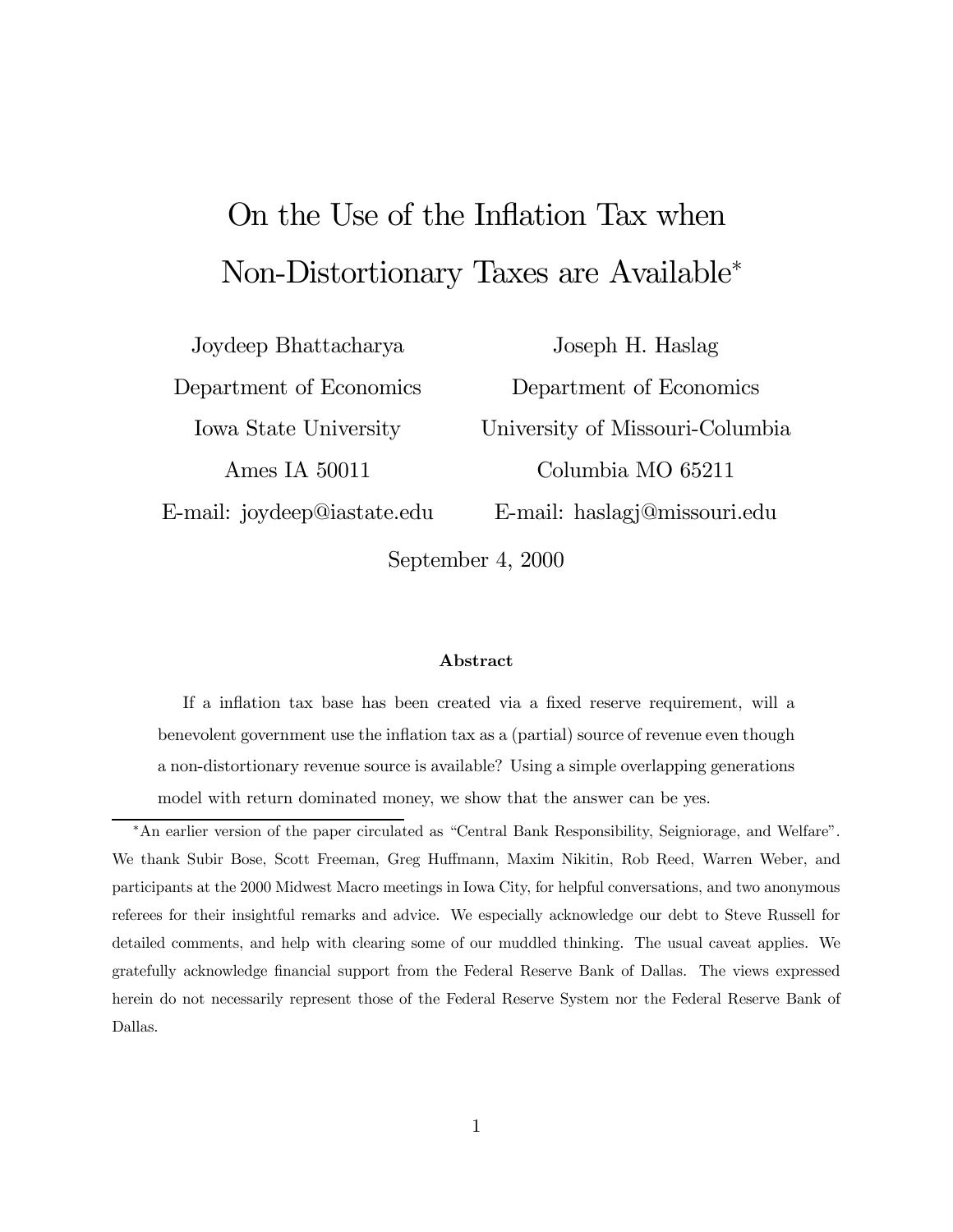# 1 Introduction

Consider money growth rates over fairly long horizons, say, for example, a decade. At this frequency, it is remarkable that the money growth rate is positive in almost every country. In other words, most countries are raising some revenue from the inflation  $\text{tax}.^1$  It is also true that most countries impose legal restrictions on money holdings. What exactly, if anything, connects these two observations? In this paper, we take as given the latter observation, i.e., we exogenously impose a legal restriction on money holdings.<sup>2</sup> Given this, we ask whether it may desirable to use the inflation tax, even when non-distortionary income taxes may be available? More precisely, if a inflation tax base has been created via a reserve requirement, will a benevolent government use the inflation tax as a (partial) source of revenue even though a non-distortionary revenue source is available?

There is a large literature concerning inflationary finance and issues of optimal taxation to which this question is related.<sup>3</sup> In a setting with infinitely lived agents, the Friedman Rule, for example, stipulates that a Pareto efficient allocation of resources in an economy can be supported by a policy that sets the money growth rate equal to the subjective time rate of preference of its agents. In the presence of discounting, the Friedman Rule thus requires that the money supply should contract.<sup>4</sup> Wallace (1980) studies a similar question

<sup>&</sup>lt;sup>1</sup>See Fisher (1978) and Click (1998) for evidence on money growth rates across countries.

<sup>&</sup>lt;sup>2</sup>Bencivenga and Smith (1991) explain that the reserve requirement can raise welfare by dictating society's portfolio allocation such that liquidity needs are satisfied and the real return to savings is raised. To keep matters simple, we ignore these potential benefits from the reserve requirement and focus on the public finance issues that arise when one exsts. We revisit this question in the discussion section at the end of the paper.

<sup>3</sup>See Correia and Teles (1999) and Mulligan and Sala-i-Martin (1997) for an up-to-date treatment of the issues.

<sup>&</sup>lt;sup>4</sup>The optimality of the Friedman Rule has been demonstrated in many environments with infinitely lived agents. A case in point is Lucas and Stokey (1983) who produce a model with a cash-in-advance constraint and money as the singular store of value. They use the setup to illustrate situations where the Friedman Rule is best. Two remarks are in order here. First, unlike agents in CIA models, no agent in our model requires money in order to make any consumption purchases (only to make investments in storage, but that too, not in advance). Second, as we show below, the exogenous reserve requirement, as well as the presence of another asset whose return is nondecreasing in the inflation rate, is crucial to our results. It seems, however,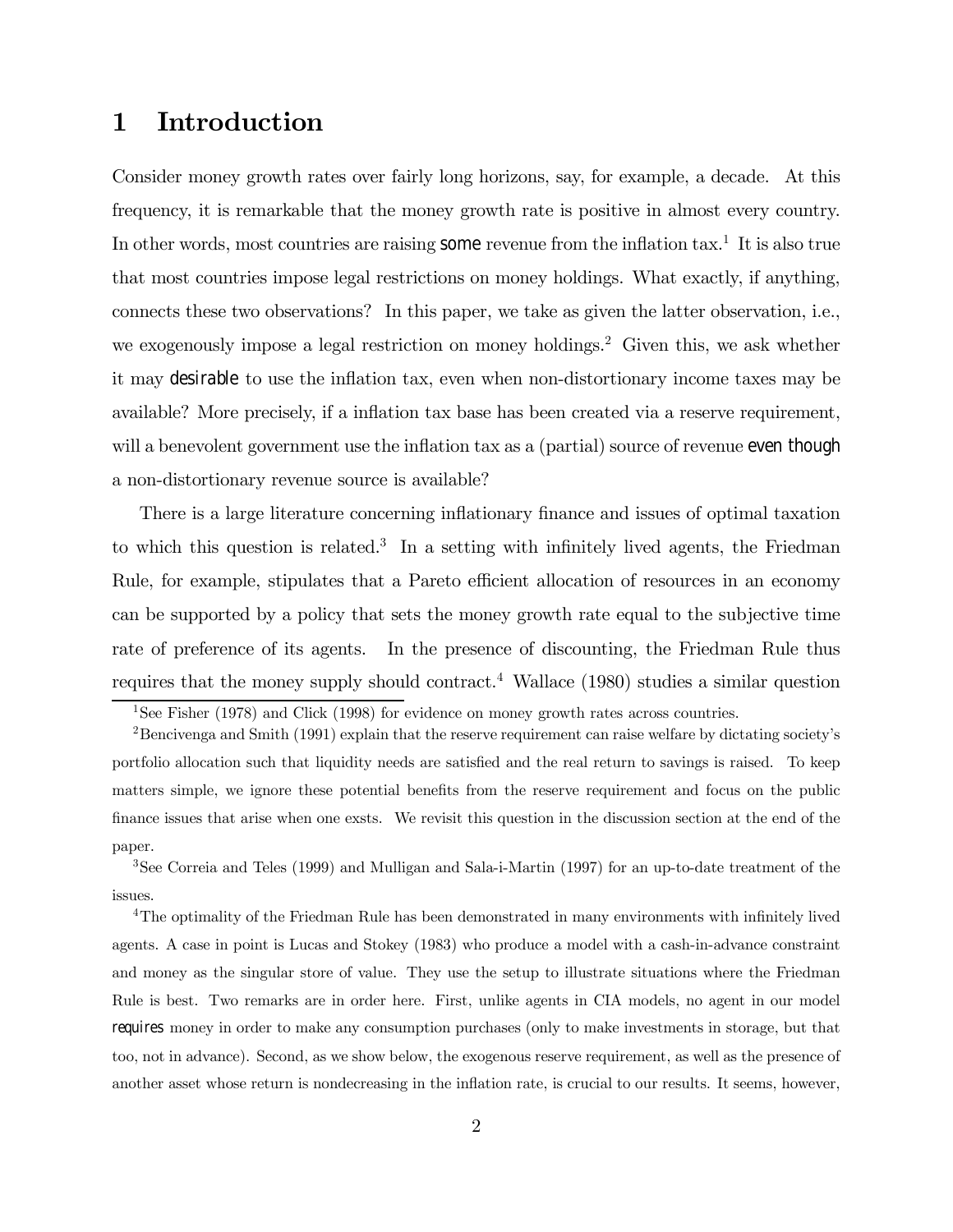in an overlapping-generations economy. In the absence of stores of value other than money, Wallace demonstrates that the Pareto efficient allocation can be supported by maintaining a constant money stock. On the basis of the Pareto-efficiency criterion, then, we would expect to see nonpositive money growth rates. Which leaves our question open: Why do we observe positive money growth rates?

The Friedman and the Wallace results hold in a world in which nondistortionary taxes and transfers are available and possible. Starting with Phelps (1973), researchers have studied economies in which a benevolent government may use seigniorage if nondistortionary taxes were unavailable. Helpman and Sadka (1979), for example, derive conditions in which seigniorage is part of a policy package with other distortionary taxes. In the absence of lump-sum taxation, they state, "in a second best framework, it may be optimal to tax a commodity with zero marginal costs of production...."  $(p.159)$ .<sup>5</sup> Freeman (1987) studies an overlapping generations model almost identical to ours but restricts attention to finding utility-maximizing policies in a world in which seigniorage is the government's only revenue source. He shows that the optimal policy is to set the reserve requirement at the minimum feasible level and inflate the money stock away at an infinite rate. In essence, Freemanís optimal monetary policy mimics a nondistortionary tax by confiscating the agent's forced holding of real money balances. Freeman's analysis, however, cannot account for why we observe positive (but finite) money growth rates around the world.

In this paper, we directly extend both the Helpman-Sadka analysis, and the work by that were we to add a CIA constraint alongside an exogenous reserve requirement, our results would still go through.

<sup>5</sup>Helpman and Sadka (1979) use an overlapping generations framework. They present two versions of their model, one in which money is the only store of value and is held because there is no second period income, and one in which money co-exists with bonds and is held because it enters the preferences of agents in the tradition of Sidrauski (1967). If lump-sum taxes were available in their world, then it is apparent that in both the versions (especially the latter), the use of seigniorage would not be desirable. The reason we can demonstrate desirability of seigniorage is that we have a fixed unremovable distortion in the form of a binding legal restriction which forces agents to hold some units of a return-dominated asset. In other words, how the rate of return dominance problem of money is solved by Helpman and Sadka, namely putting money in the utility function, matters crucially. We thank an anonymous referee for bringing the Helpman and Sadka paper to our attention, and for suggesting the above line of thinking.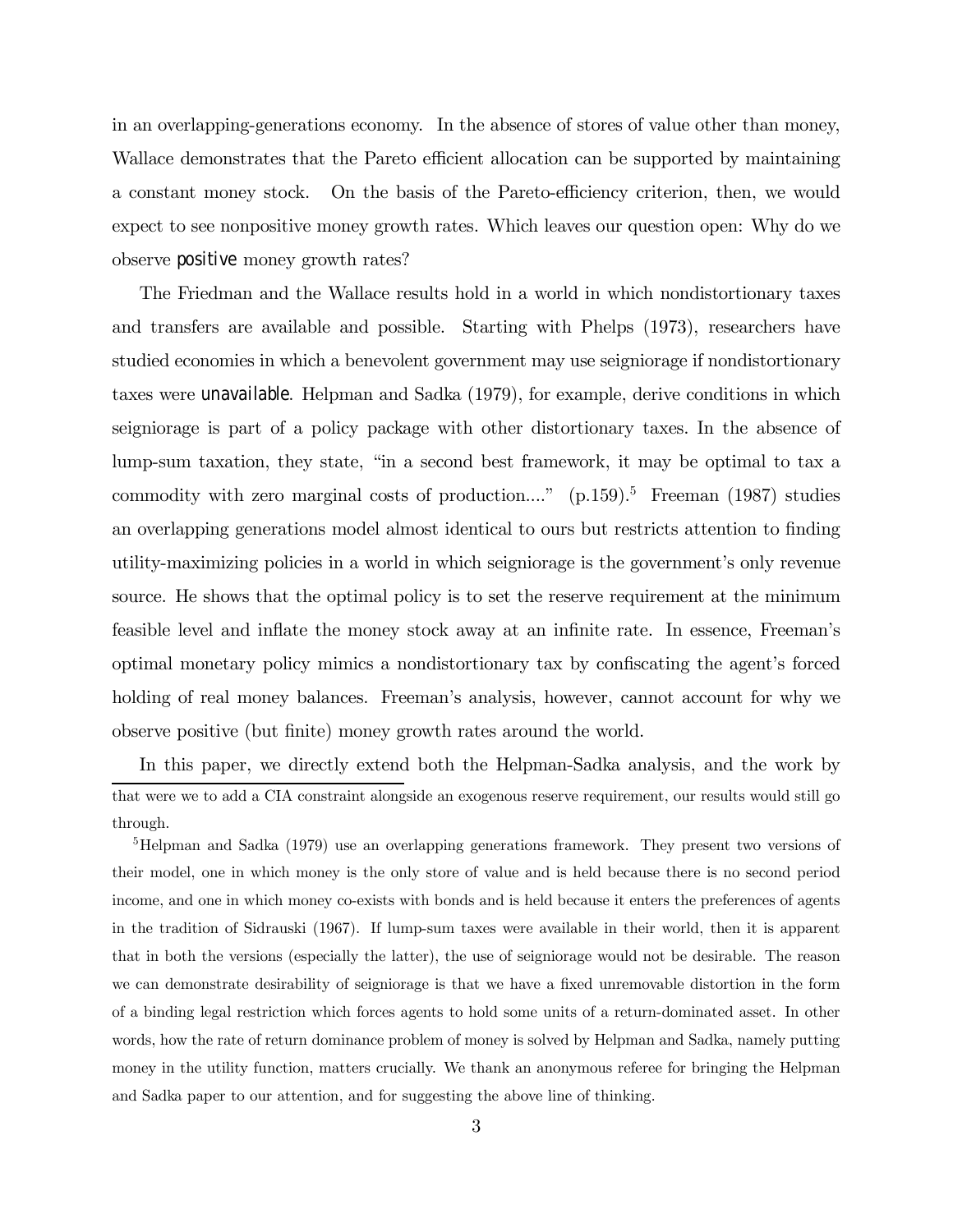Freeman (1987). We extend the Freeman setup by allowing the government access to lumpsum taxation alongside seigniorage. Like Freeman, money is valued because it satisfies a legal restriction; unlike Freeman, the legal restriction is not a choice variable for the government. We extend the Helpman and Sadka setup by letting the government raise revenue by means of nondistorting taxes. Unlike them, we solve the return-dominance problem by fixing a reserve requirement. Our exercise is a classic application of the theorem of the second best. Indeed, as Woodford (1990) states, "...in the presence of additional distortions, no available policy may achieve a ëfirst-bestí allocation, and among the allocations that are attainable, the best one need not be any of the ones that happen to reduce the nominal interest rate to zero. This idea is familiar from the 'theory of the second best' in public finance"  $(p.1086)$ .

We focus on a second-best world inhabited by overlapping generations of two-period lived agents. Young agents receive an endowment of the consumption good, the old receive nothing. There are two means of financing old-age consumption. One is a linear technology transforming the perishable, consumption good into next period's consumption good; the other is fiat money.6 The latter is rate of return dominated by the former. Agents hold fiat money solely because there is a unremovable legal restriction (reserve requirement) in place.7 There is a government that has to finance a fixed level of purchases every period. The government transforms these consumption goods into government goods that yield no utility to private agents. To finance its purchases, the government can raise the revenue from either a nondistortionary income tax or seigniorage, or some combination of the two. The government's financing plan looks very similar to the "backing" plan posited by Aiyagari and Gertler (1985). To avoid intergenerational complications that arise when tax collections are not smoothed, we assume that government balances its budget period by period. Private agents take the policies of the government as given, and compute their own decision rules

 ${}^{6}$ If money is the only store of value, and agents have no second-period endowment, then it is easily checked that it will never be desirable to use the inflation tax. In this sense, it is important that there be at least one other store of value.

<sup>7</sup> In other words, monetary policy cannot remove this distortion completely. One way to motivate such a reserve requirement is to imagine that the government requires it for, say, reasons of "deposit insurance" or to stabilize short-run interest rates. We are however focusing solely on the (possibly) indirect public finance consequences of such a restriction.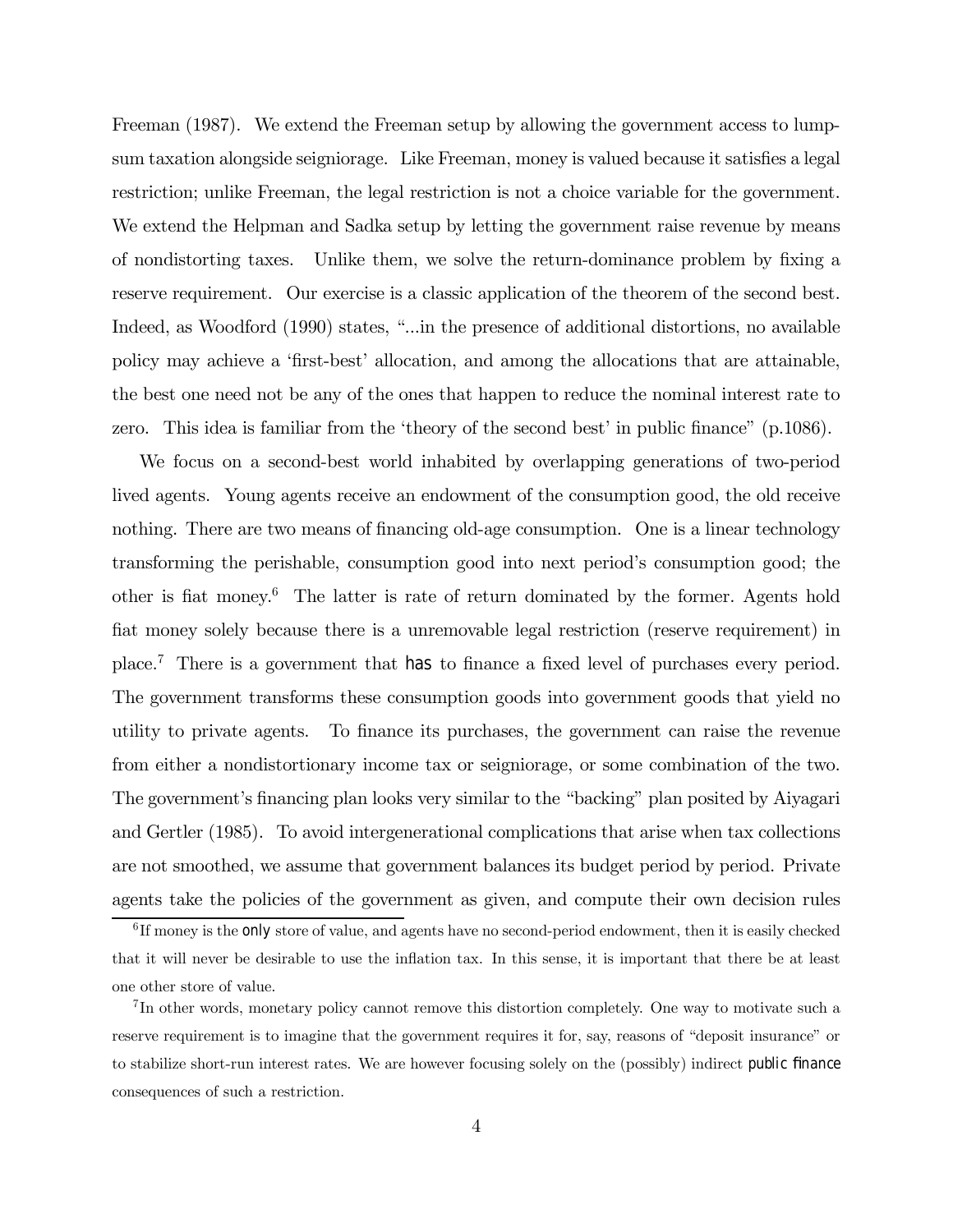regarding how much to consume in each period. The government, in turn, takes these ìpolicy reaction functionsî as given, and chooses the mix of the inflation tax and the nondistortionary tax, so as to maximize the welfare of a representative agent in a stationary setting. Whatever part of its spending is not backed by taxes, is backed by seigniorage. Our question then is: will such a government ever wish to use the inflation tax as a revenue-raising tool?<sup>8</sup>

Our main result is that a benevolent government would raise some positive fraction of its revenue from the inflation tax even when a nondistortionary tax is available. Our model economy is very stripped down, permitting us to focus see how the public-finance issue enters into the decision problem. To illustrate this point, suppose the government increases the portion of its spending financed by nondistortionary taxes, effectively decreasing the fraction of spending financed by seigniorage. Money growth rates are lowered as a consequence.<sup>9</sup> With slower money growth, there is an increase in the real return to savings. A welfare tension emerges if saving is positively related to the real return. On the one hand, savings rise in response to higher real returns. On the other hand, the increase in tax payments when young result in less first-period disposable income, thereby reducing the quantity of saving. On balance, the equilibrium quantity of saving may increase or decrease in response to an increase in the tax-responsibility parameter. Agents may then trade-off first period with second period utility. Hence, complete reliance on the nondistortionary income tax may not be such a good idea.

Our results illustrate Woodfordís point. The policy that supports the highest attainable (stationary) welfare level in the second-best world need not be the policy that supports the Pareto efficient outcome. Here, the legal restriction distorts the price of second-period consumption, relative to first period. In other words, young agents receive a lower return on their intermediated savings than they would have in an undistorted economy. In a sense,

<sup>8</sup>Notice that the Pareto efficient policy here clearly is to contract the money stock so that money and the linear storage technology offer the same return. We are, however, searching among policies that maximize stationary lifetime utility; these may or may not be Pareto efficient. We will also be ignoring the welfare of the initial old in our welfare assessments.

 $9$ It is the presence of the legal restriction that connects the choice of "tax-responsibility parameter" with the money growth rate. This connection plays a crucial role in obtaining our results.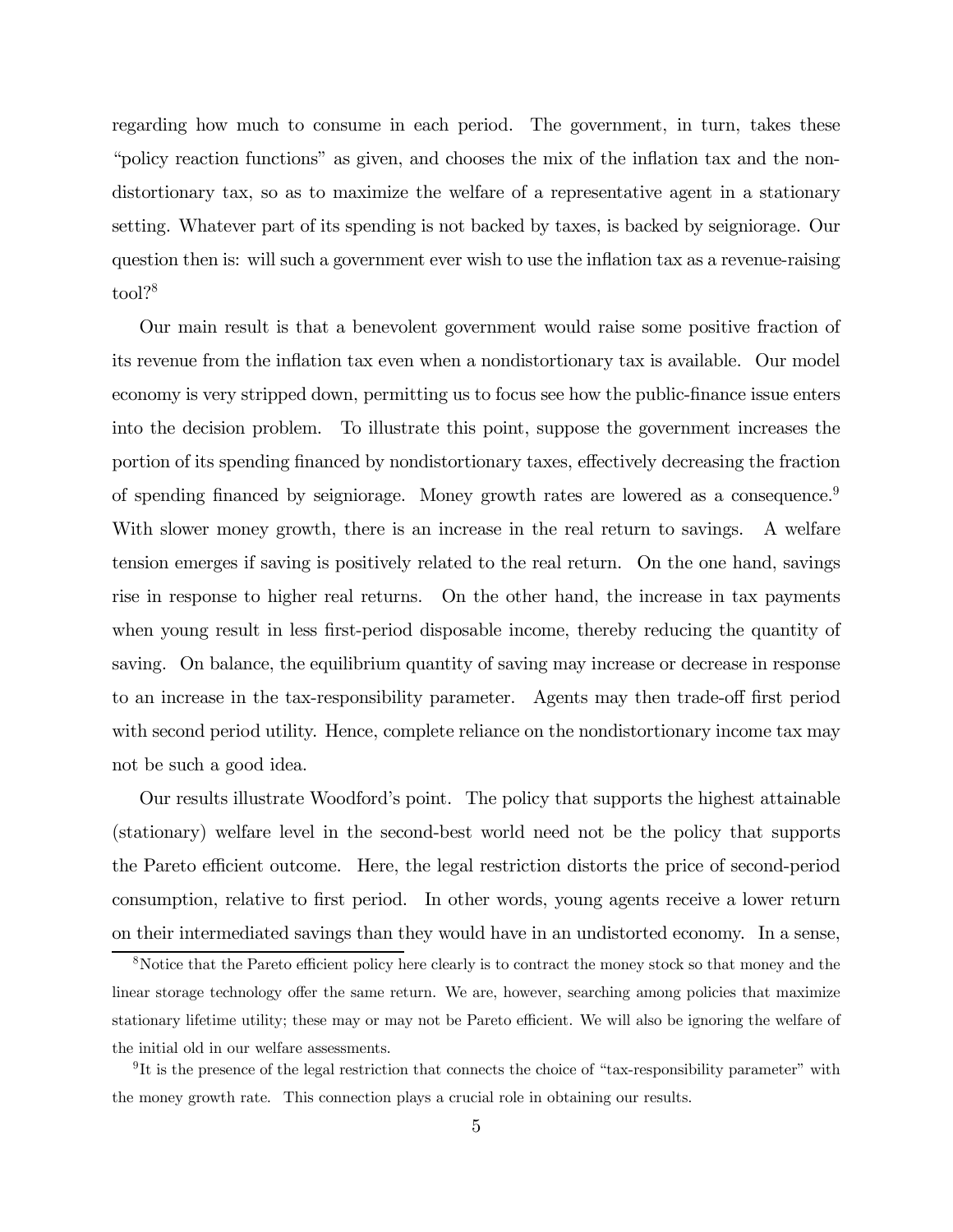their old-age income is being taxed by the inflation tax. By shifting the tax burden from the young to the old, the inflation tax may reduce the tax burden on the young, which may be a welfare enhancing move.

The rest of the paper is organized as follows. Section 2 describes the economic environment. Section 3 characterizes the equilibria. We turn to numerical analyses in Section 4 to solve the model economy for cases in which the analytical results are ambiguous. We conclude in Section 5

### 2 The Model Economy

The economy is a modified version of Cass and Yaari's (1967) overlapping generations economy. There is an infinite sequence of periods indexed by  $t = 1, 2, 3, \dots$  Agents live for two periods. In addition, there is a government that is infinitely lived. There is no population growth.

Each agent is endowed with y units of a perishable consumption good only when young. Each agent born at date  $t \geq 1$  has the same preferences over their young-age and old-age consumption summarized by a time-separable utility function,

$$
U(c_{1t}, c_{2t+1}) = u(c_{1t}) + v(c_{2t+1}),
$$
\n(1)

where  $c_{1t}$  denotes the consumption by a young agent born at date t, and  $c_{2t+1}$  denotes consumption by that agent when old. We assume that  $u$  and  $v$  are twice continuously differentiable, and strictly concave; formally,  $u', v' \geq 0$ ,  $u'', v'' < 0$ ,  $\lim_{c_1 \to 0} [u'(c_1)] = \infty$ ,  $\lim_{c_2\to 0} [v'(c_2)] = \infty.$ 

Agents have access to two private vehicles for income transfer over time: a linear storage technology and money. Each unit of the consumption good placed into storage at date t yields  $x > 1$  units of the consumption good at date  $t + 1$ . Let  $p_t$  denote the time t price level. Because fiat money does not pay any explicit interest, its gross real return between t and  $t+1$  is  $\frac{p_t}{p_{t+1}}$ . Throughout this analysis, we restrict our attention to equilibria where money is dominated in rate of return, or  $x > \frac{p_t}{p_{t+1}}$ .

We assume that all storage activity is intermediated. Specifically, there is a composite asset, called "deposits", that are sold by banks. Banks operate in a perfectly competitive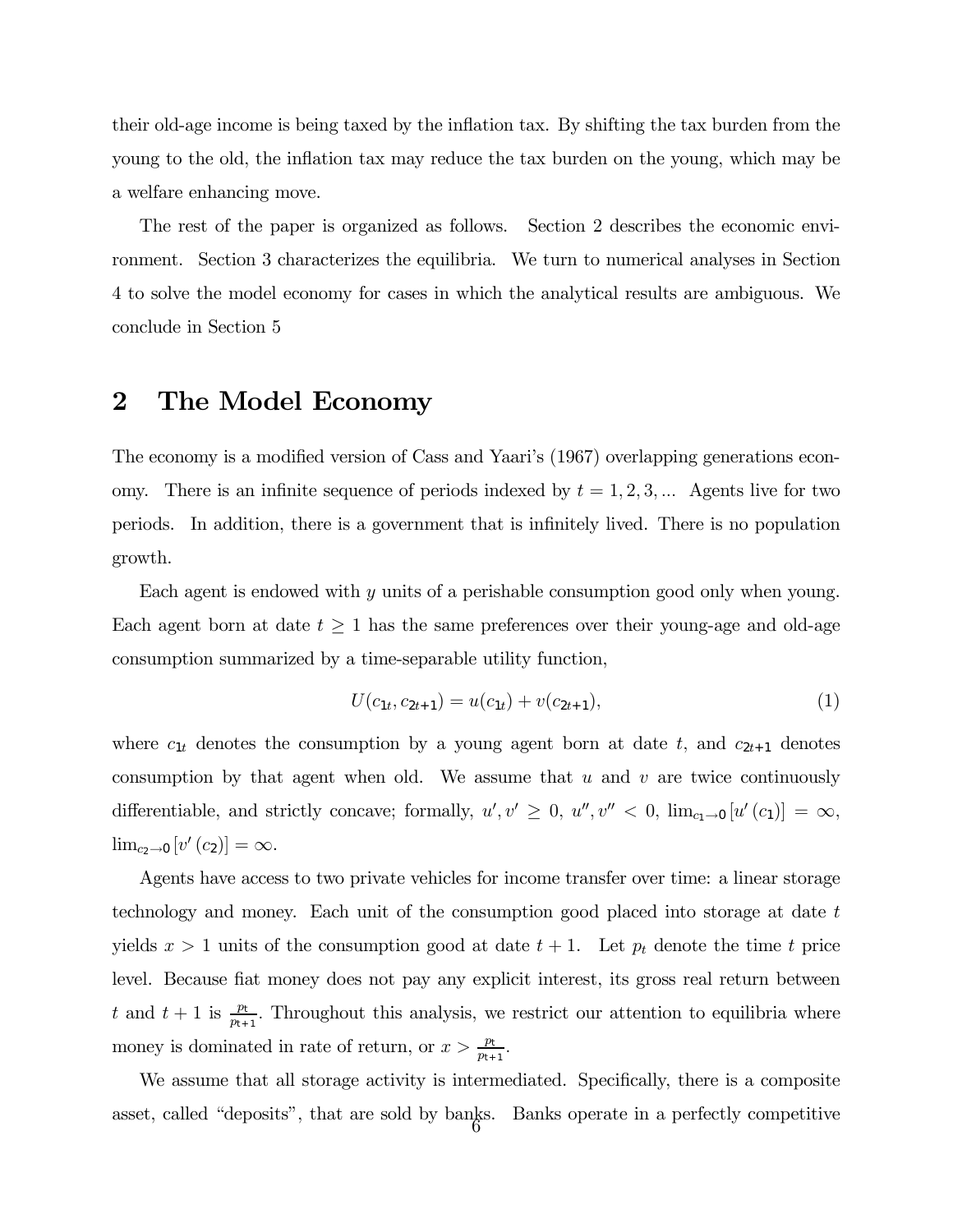environment, taking the price of deposits and the gross real return on storage goods as given. There is no cost to creating these deposits. Let the gross real return on deposits between t and  $t + 1$  be represented by  $r_t$ .

We assume that banks are subject to a standard reserve requirement: banks are required to hold money balances worth at least  $\gamma$  goods for each unit deposited with them.<sup>10</sup> With  $x > \frac{pt}{pt+1}$ , the reserve requirement will be binding in equilibrium. Let m denote nominal money balances per young person. Then,  $m_t = \gamma p_t d_t$  holds. Consequently, the gross real return to deposits is a weighted average of the returns to storage and money, the weights being pinned down by the reserve requirement ratio. Formally,

$$
r_t = (1 - \gamma) x + \gamma \frac{p_t}{p_{t+1}}.\tag{2}
$$

The government purchase g units of the consumption good each period. The consumption good is then transformed into a government good. For simplicity, we assume the government good yields no utility to the agent. Government goods are destroyed at the end of the period in which they are acquired. The revenue needed to fund government spending comes from the revenues raised by the two wings of the government, the treasury and the central bank. The former collects lump-sum taxes from the young. The latter controls the nominal money stock, M, contributing to the government's revenue needs by creating money. Let  $\phi$  denote the fraction of the government's spending that lump-sum taxes will cover (henceforth, referred to as the tax-responsibility parameter). Throughout our analyses, we focus on cases in which the government picks  $\phi$  to maximize the welfare of future generations in a stationary setting.

Let  $\tau$  be the quantity of goods that each young person pays in the form of a lump-sum tax. The representative agent born at date  $t \geq 1$  finds non-negative combinations of  $c_1$  and  $c_2$  such that  $(1)$  is maximized subject to the following per-period budget constraints:

$$
y \geq c_{1t} + d_t + \tau_t,
$$

and

$$
r_t d_t \geq c_{2t+1}.
$$

 $10$ Our formulation of the reserve requirement is standard and follows Freeman (1987) and Woodford (1990; appendix A.4). The government faces a fixed, time-invariant  $\gamma$ .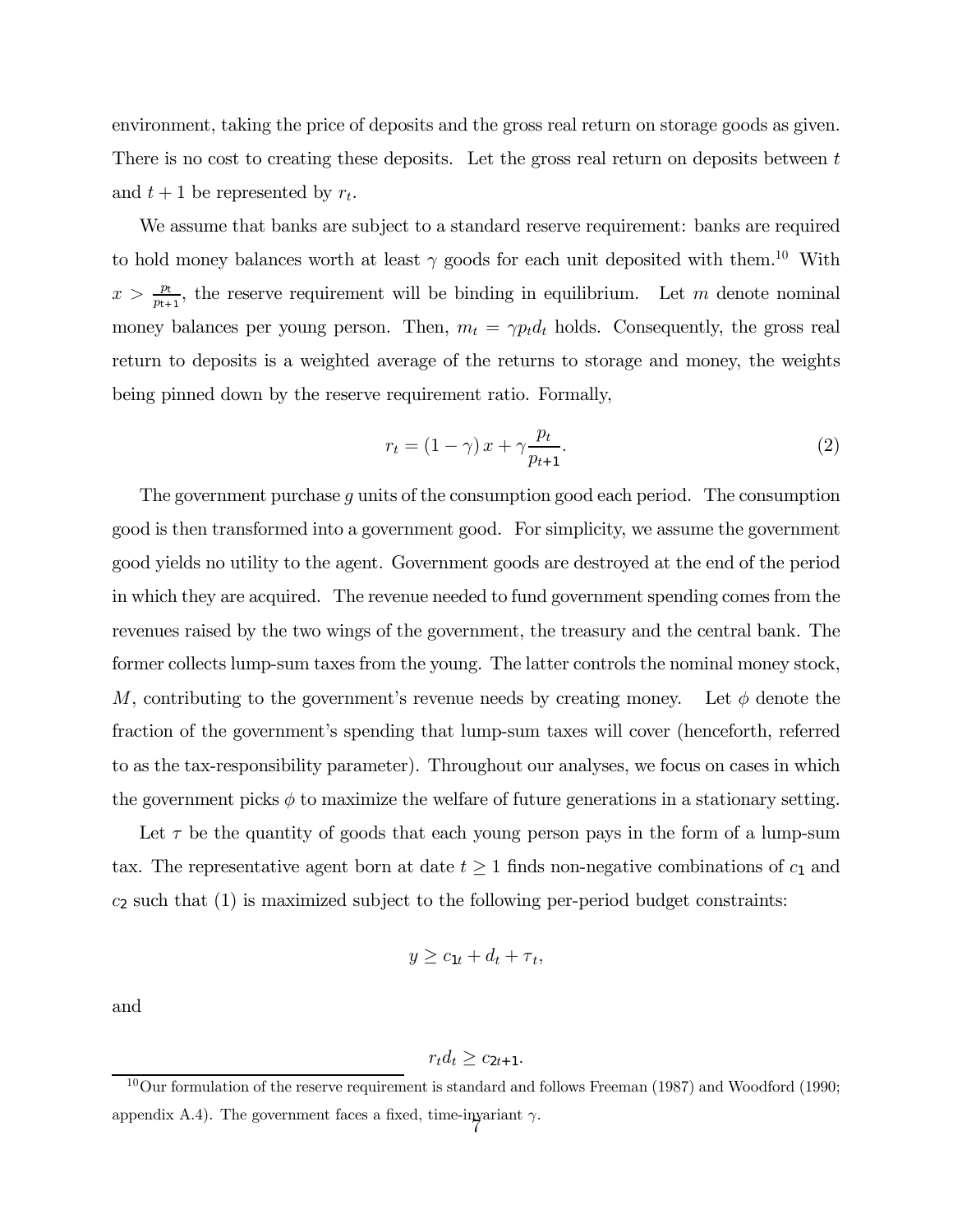The necessary and sufficient conditions for the program yields a solution for the quantity of deposits,  $d(.)$ , that is defined as

$$
d(.) = \arg \max \left[ u(y - \tau - d) + v(rd) \right]. \tag{3}
$$

The government budget constraint is represented (in per-young person terms) as

$$
g = \tau_t + \frac{m_t - m_{t-1}}{p_t}.\tag{4}
$$

Let  $\tau_t = \phi g$  and  $\left(\frac{m_t - m_{t-1}}{p_t}\right)$  $= (1 - \phi) g$ <sup>11</sup> The special case,  $\phi = 1$ , is the "Ricardian" case (see Sargent [1982]) in which taxes fully back the level of government spending. In contrast, with  $\phi = 0$ , the government's spending is funded entirely through money creation.<sup>12</sup> The government chooses  $\phi$  to maximize a representative agent's lifetime welfare in a stationary setting.

Throughout the analysis, we assume that nominal money growth is dictated by the rule,  $M_t = \theta M_{t-1}$ , where  $\theta$  is the gross rate of money growth. It is straightforward to show that money growth plays a role in government financing whenever  $\phi > 0$ . In equilibrium, the government budget constraint (4) may be rewritten as:

$$
g = \tau_t + \frac{m_t}{p_t} \left( 1 - \frac{1}{\theta} \right). \tag{5}
$$

Here,  $\theta$  is endogenous in the sense that changes in  $\phi$  will prompt the central bank to adjust  $\theta$  in order to satisfy (5) for all  $t \geq 1$ .

### 3 Equilibrium

A valid perfect-foresight monetary competitive equilibrium for this economy is a set of allocations,  ${c_{1t}}$ ,  ${c_{2t}}$ , and prices,  ${p_t}$ ,  ${r_t}$  for  $t = 1, 2, 3, ...$ such that

<sup>&</sup>lt;sup>11</sup>We do not restrict the value of  $\phi$  to the [0, 1] interval.  $\phi < 0$  is equivalent to a case in which the money stock shrinks; then, lump-sum taxes would have to cover both the spending and the loss in seigniorage revenue. Below, we will show that, at least for the range of the parameter space we consider, the equilibrium value of  $\phi$  will lie in the interior of the unit interval.

<sup>&</sup>lt;sup>12</sup>Our interpretation of  $\phi$  is close to Aiyagari and Gertler's (1985) notion of backing of government bonds. Ours differs in the sense that we restrict the government to a balanced budget at each date.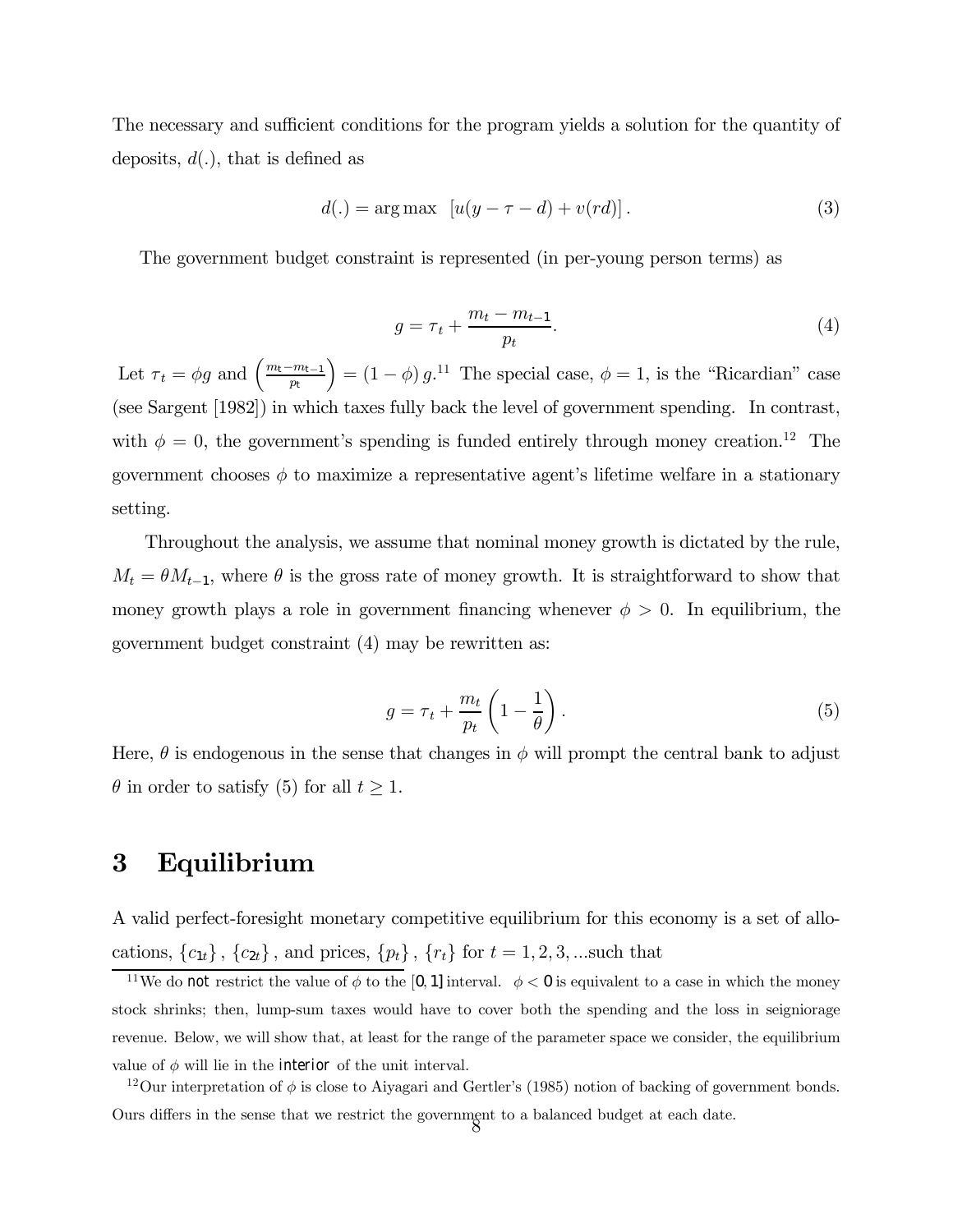- 1. taking  $y, \tau, g, x, \gamma, \theta, p$ , and r as given, the agent's optimal savings behavior is defined by (3),
- 2. banks maximize the gross real return to deposits, taking  $x, \gamma$ , and  $\frac{p_{t-1}}{p_t}$  as given;
- 3. markets clear; that is,  $y = c_{1t} + c_{2t}$ ,  $\frac{m_t}{p_t} = \gamma d_t$ , and (5) is satisfied.

In addition,  $d_t$ ,  $r_t$ , and  $p_t$  must be positive at all dates, and  $x > \frac{p_{t-1}}{p_t}$  must hold.

The necessary and sufficient condition for the agent's problem is:

$$
u'(c_{1t}) = r_t v'(c_{2t+1}).
$$
\n(6)

Equation (6) is a standard Euler equation; the agent chooses  $c_1$  such that the marginal utility lost from foregoing a little bit of consumption when young is exactly equal to the marginal utility gained from adding to consumption when old. In a competitive setting, banks maximize profits when  $r_t = (1 - \gamma)x + \gamma \frac{p_{t-1}}{p_t}$ . The equilibrium decision rule for deposits is implicitly defined by (6), the agent's budget constraint, and the constraint,  $\tau = \phi g$ , as follows:

$$
d = d(r; y, \phi, g). \tag{7}
$$

Throughout our analysis, we focus only on stationary equilibria.<sup>13</sup> In steady states, the money market clearing condition implies that  $\frac{p_t}{p_{t-1}} = \frac{1}{\theta}$ . Thus,  $r = (1 - \gamma) x + \frac{\gamma}{\theta}$ . Since the central bank's revenue responsibility is defined by  $\gamma d\left(1-\frac{1}{\theta}\right) = (1-\phi)g$ , it is easy to see that

$$
r \equiv r(\phi) = (1 - \gamma) x + \gamma \left[ 1 - \frac{(1 - \phi) g}{\gamma d} \right]. \tag{8}
$$

The functions,  $r(.)$  and  $d(.)$ , are the starting points for an analysis of the welfare effects associated with changes in the tax-responsibility parameter. Note that (8) and (7) jointly determine the gross real return to deposits and the equilibrium level of deposits.

<sup>13</sup>We relegate the investigation of dynamical equilibria to Appendix A.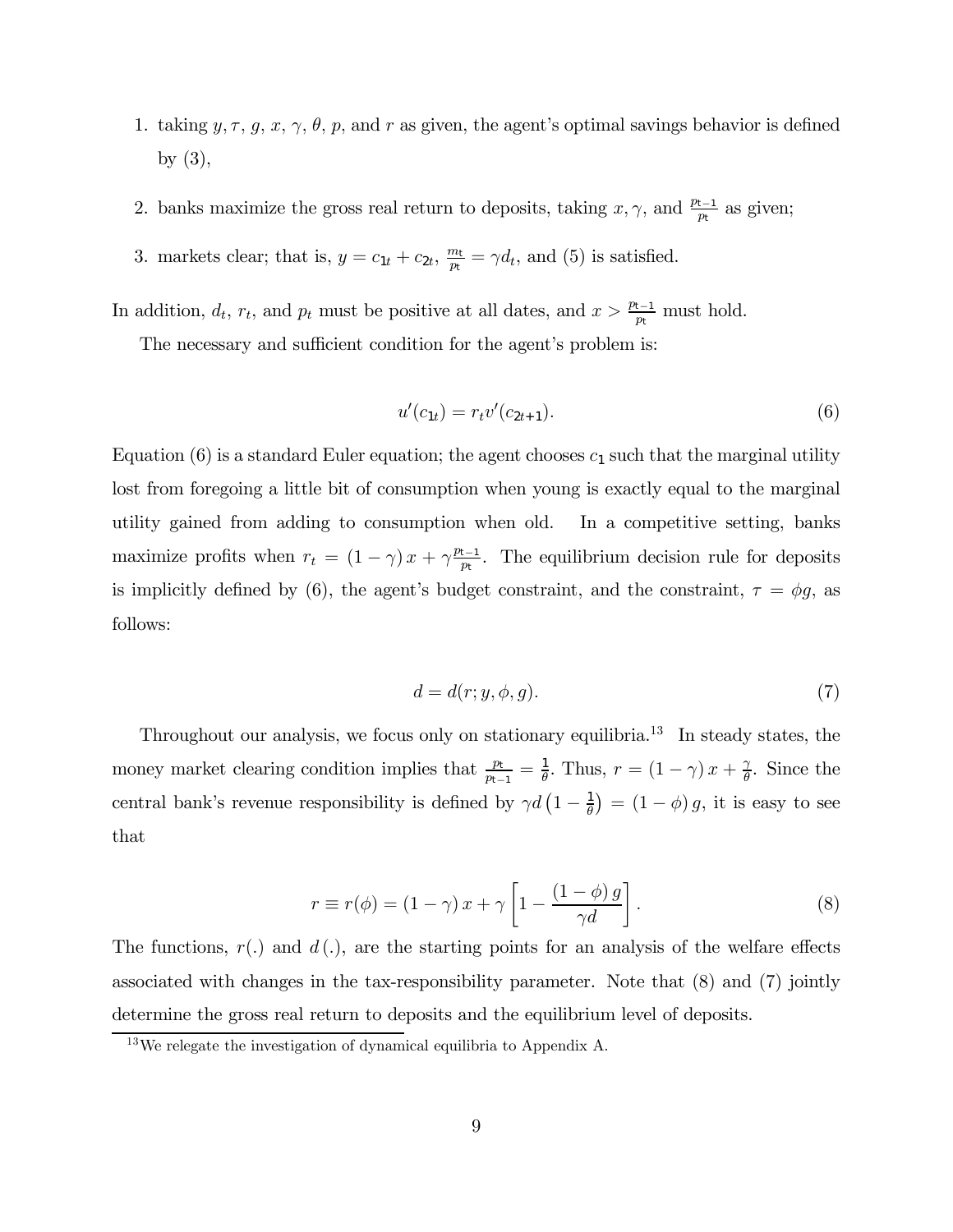#### 3.1 Welfare

The steady state level of welfare for all future generations is obtained by substituting the equilibrium decision rules into the agent's utility function. Formally,

$$
W(\phi) = u\{y - d(y, \phi, r(.)) - \phi g\} + v\{r(.)d(y, \phi, r(.))\}
$$
\n(9)

From (9), the reader can see the different channels through which changes in the tax responsibility parameter affect lifetime welfare. In addition to the direct impact, there are two channels reflecting the general equilibrium effects that changes in  $\phi$  have on welfare. We begin with brief overview of each.

The direct effect is captured by the last term inside  $u(.)$ . Here, an increase in the tax-responsibility parameter, for example, results in a decline in the agent's first-period disposable income. If things stopped here, lifetime welfare would be decreasing in the taxfinance responsibility. As such, agents would prefer that all the revenue responsibility be borne by the central bank, that is, seigniorage would be the preferred way to finance the government spending.

General-equilibrium effects, however, complicate any assessment of the impacts on lifetime welfare. Indeed, both the equilibrium level of deposits and the equilibrium gross real return to deposits are affected by changes in the tax-responsibility parameter. Suppose for now that deposits are invariant to changes in  $\phi$ . Equation (8) indicates that an increase in tax-finance responsibility results in a higher gross real return to deposits, holding the level of deposits constant. The intuition behind this is straightforward. With non-distortionary taxes bearing a larger share of the financing, money creation supports a smaller portion. With constant deposits, the economy is on the "good" side of the seigniorage Laffer curve; hence, the government budget constraint is satisfied at a lower money growth rate. With a decline in the money growth rate, the gross real return to deposits increases. It follows then from the first term in  $v(.)$  that agents' second-period consumption would increase. Hence, an increase in the tax-responsibility parameter results in raising old-age utility.

In general, the equilibrium level of deposits will vary with  $\phi$ . Indeed, the effect on deposits further muddles our efforts to assign a direction of change to lifetime welfare. Suppose, for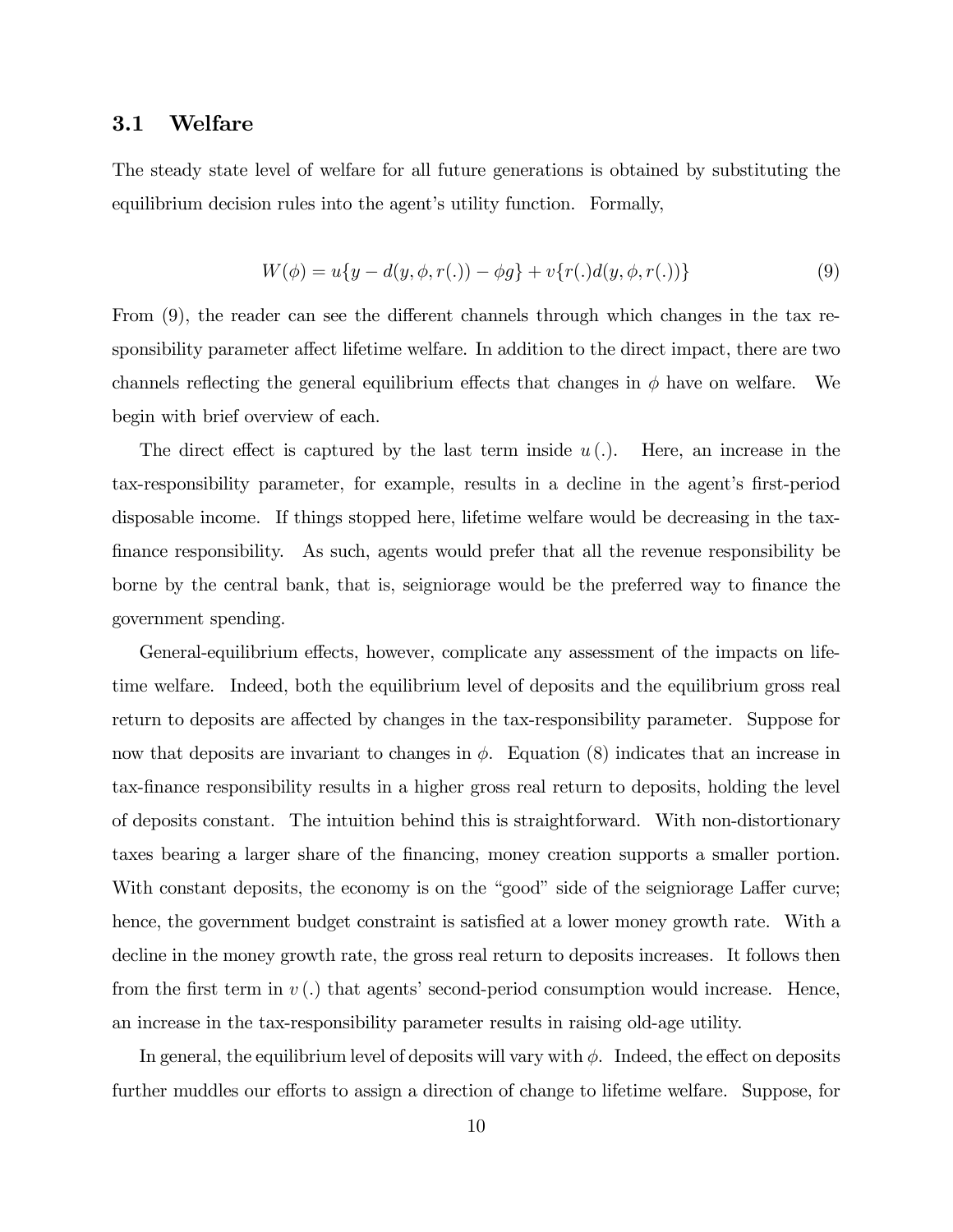instance, that deposits are an increasing function in  $\phi$ . More deposits means that fewer goods are consumed in the first-period, while more second-period consumption is realized, shifting utility away from the young and to the old.

To obtain further insight into this general-equilibrium effect, note that a formal expression of the total derivative of lifetime utility with respect to the tax-responsibility parameter  $is^{14}$ 

$$
W'(\phi) = -u'(c_1)[d_{\phi} + d_r r_{\phi} - g] + v'(c_2)[r_{\phi}d + r d_r r_{\phi} + r d_{\phi}].
$$

Using the Euler equation (6), we can further reduce this expression to

$$
W'(\phi) = v'(c_2)[d(.)r_{\phi} - g]
$$
\n(10)

Define  $\phi^*$  as the unique solution to  $W'(\phi^*) = 0$ . Our central question is then the following: is  $\phi^* \in (0,1)$ ? Can it be that a benevolent government would choose to use some seigniorage even when non-distortionary taxes are available? Among other things, the answer will depend on the size of g. Moreover, since higher lump-sum taxes imply less reliance on seigniorage, the money growth rate should fall with an increase in the tax-responsibility parameter; as such, the return to deposits should go up (i.e., it seems likely that  $r_{\phi} > 0$  holds). Given the generality of the setup, however, a clearer answer to our question requires us to use specific functional forms.

### 4 Computational experiments

In this section, the objective is to quantify the effects that different values of the taxresponsibility parameter have on the agent's decisions. In particular, our goal here will be to study the following question: if a benevolent government wants to choose a value for  $\phi$  that maximizes the lifetime utility of a representative agent, what value would it choose? Our numerical analyses will permit us to assess whether an "interior" value for  $\phi$  may be chosen, i.e., whether the inflation tax will be employed alongside a non-distortionary tax. In order to proceed further, we first specify preferences in an additive log form, and compute the decision rules.

<sup>&</sup>lt;sup>14</sup>In what follows, we introduce the notation  $X_y \equiv \frac{\partial X}{\partial y}$ .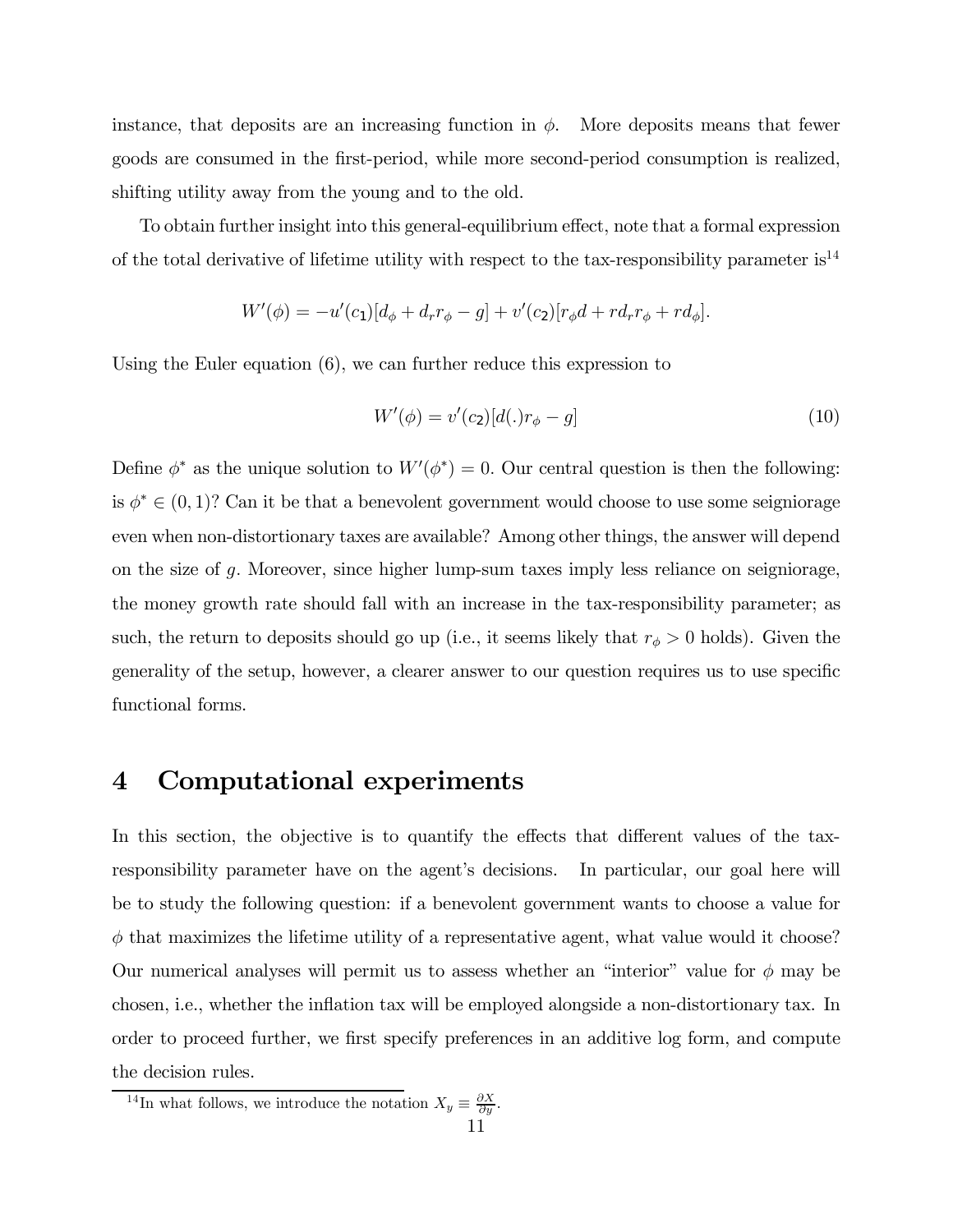### 4.1 Example with log utility

The utility function is represented as follows:

$$
U(c_1, c_2) = \ln(c_1) + \ln(c_2)
$$
\n(11)

For this specification, the decision rule for deposits is:

$$
d=\frac{y-\tau}{2}
$$

With  $\tau = \phi g$ , this reduces to

$$
d = \frac{y - \phi g}{2}.\tag{12}
$$

.

A sufficient condition for an interior solution to deposits is that  $y>g$  which we shall assume henceforth.

Also,

$$
r = (1 - \gamma)x + \gamma \left[1 - \frac{(1 - \phi)g}{\gamma d}\right] = (1 - \gamma)x + \gamma \left[1 - \frac{(1 - \phi)g}{\gamma \left(\frac{y - \phi g}{2}\right)}\right]
$$

Substitute  $(12)$  into the agent's budget constraints when young, yielding

$$
c_1 = y - d - \tau = \frac{y - \phi g}{2}.
$$

To derive the equilibrium decision rule for old-age consumption, first substitute for  $r$  to obtain

$$
c_2 = rd = \left\{ (1 - \gamma)x + \gamma \left[ 1 - \frac{(1 - \phi)g}{\gamma d} \right] \right\} d = (1 - \gamma)xd + \gamma d - (1 - \phi)g
$$

then substitute for  $d$ , yielding

$$
c_2 = (1 - \gamma)x \left(\frac{y - \phi g}{2}\right) + \gamma \left(\frac{y - \phi g}{2}\right) - (1 - \phi)g.
$$

Thus, steady state welfare is given by

$$
W(\phi) = \ln\left[\frac{y - \phi g}{2}\right] + \ln\left\{(1 - \gamma)x\left(\frac{y - \phi g}{2}\right) + \gamma\left(\frac{y - \phi g}{2}\right) - (1 - \phi)g\right\}.
$$
 (13)

The government chooses  $\phi$  to maximize  $W(\phi)$ . The first order conditions for an interior solution  $(c_1^*, c_2^*)$  set

$$
\frac{c_2^*}{c_1^*} = 2 - \gamma - (1 - \gamma)x.
$$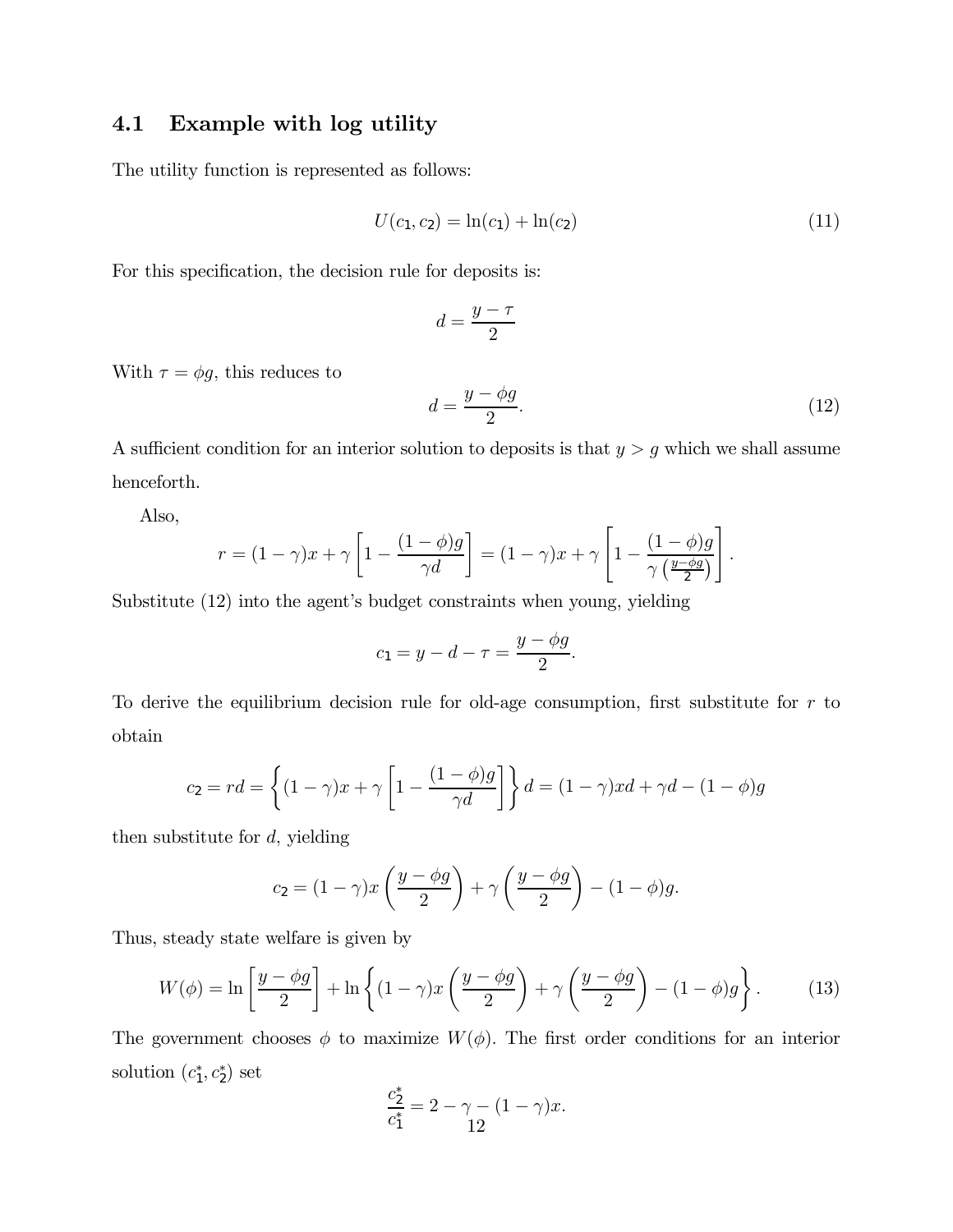From (6), we also know that  $c_2^* = rc_1^*$ . Then,

$$
r = 2 - \gamma - (1 - \gamma)x.
$$

Notice that, as long as  $\gamma > 0$  holds,  $r < 1 < x$  holds. This implies that  $c_1^* > c_2^*$ . Recall that, in the absence of a reserve requirement,  $c_2^* = xc_1^*$   $(x > 1)$  would imply that  $c_1^* < c_2^{*,15}$  In other words, the reserve requirement distorts the agent's pattern of lifetime consumption. Each good deposited earns only  $r$  units next period. The young agent, therefore, is losing  $(x - r)$  units for every unit of saving because of the binding reserve requirement. It is in this sense, that the old agents are getting taxed, once the inflation tax is being used. This potentially reduces the tax burden on the young which may be welfare-enhancing.

The following proposition computes the exact expression for the utility-maximizing  $\phi$ .

#### Proposition 1 Suppose

$$
\gamma > \hat{\gamma} = \frac{\frac{g}{y}}{1 - x} + 1.
$$

Then, a)

$$
\phi^* = \frac{g - y\left[x + \gamma(1 - x) - 1\right]}{g\left[2 - x + \gamma(x - 1)\right]},\tag{14}
$$

and

b)

$$
\phi^* \in (0,1).
$$

This result requires that a minimum size reserve requirement be in place.<sup>16</sup> With  $\gamma > \hat{\gamma}$ , is, then Proposition 1 states that, given log utility, a benevolent government would always choose to make some use of the inflation tax even when non-distortionary taxes were available.

<sup>&</sup>lt;sup>15</sup>Put differently, the binding reserve requirement converts a dynamically efficient economy  $(x > 1)$  to a dynamically inefficient economy,  $(r < 1 < x)$ .

<sup>&</sup>lt;sup>16</sup>To get a sense of what this minimum has to be, consider some plausible values of  $g, y$ , and x taken from long-run averaged US data. If we set  $g/y = 0.2$  (the postwar average) and  $x = 1.02$ , then  $\hat{\gamma} < 0$ . Clearly as x rises,  $\hat{\gamma}$  increases. So one's interpretation of the real return in this model will have a lot to do with whether the condition will be satisfied in real-world economies. For the parameters listed above, suppose in addition that  $\gamma = 0.1$ . Then, for these values of the parameters,  $\phi^* = 0.93$  implying that about 7% of government spending would be raised via seigniorage in the model economy.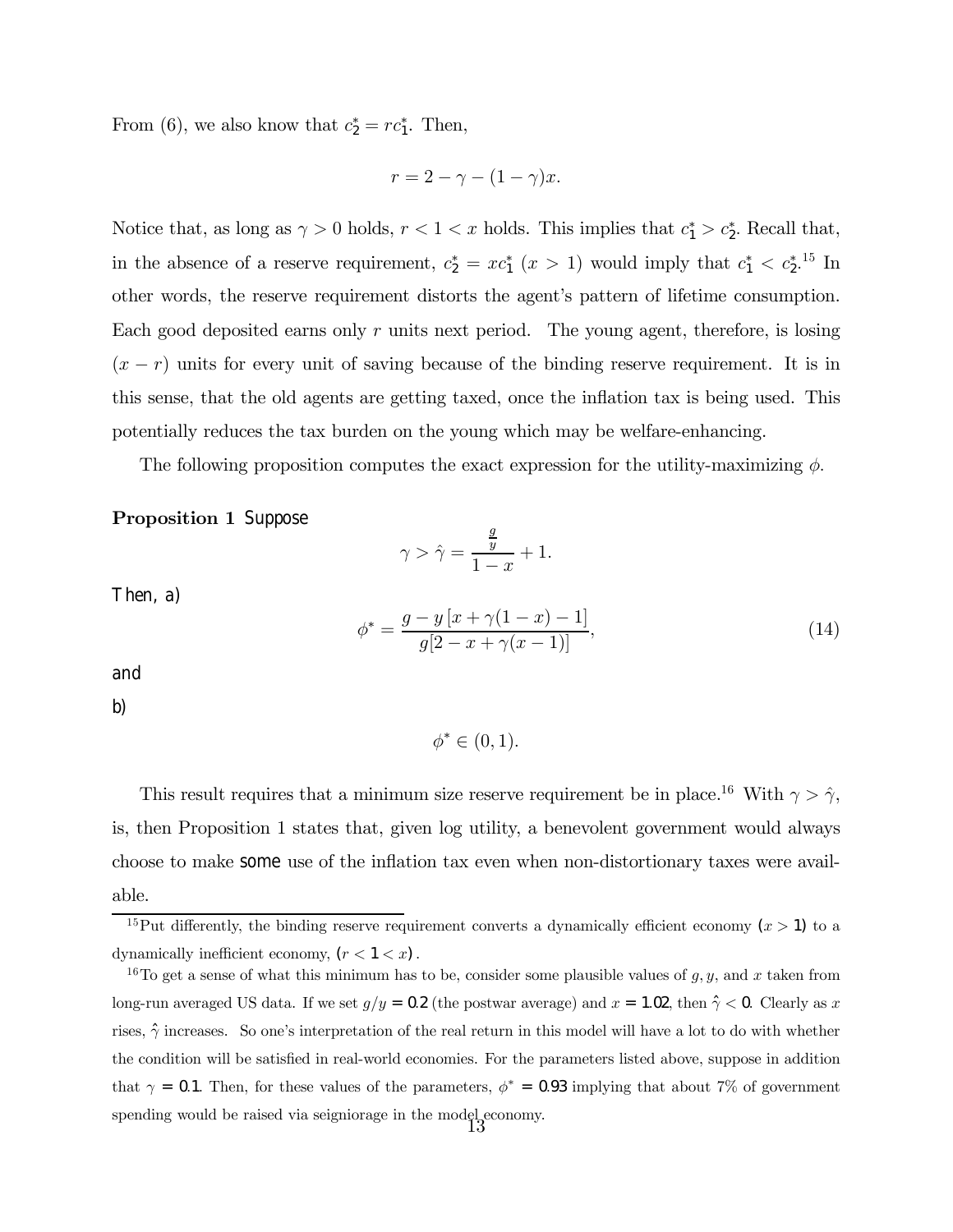To see the intuition behind the minimum reserve requirement, notice that the reserve requirement is just a device that creates a wedge between the return to storage (the asset agents would like to accumulate) and the return to deposits (the asset agents can accumulate). In fact, ceteris paribus, as  $\gamma$  increases, the wedge increases (the weight on the dominated asset, money, increases). However, at the same time, the increase in  $\gamma$  causes the money growth rate to fall, thereby raising the return to money.<sup>17</sup> For tiny values of the initial reserve requirement, it is thus possible that the two effects cancel each other, leaving the overall return to savings unaffected. However, with  $\gamma > \hat{\gamma}$ , the distortion to the real return is now large enough; the overall return to savings starts to fall, which causes second-period income (and consumption) to fall.<sup>18</sup> For consumption-smoothing reasons, agents would want to shift some income from the first period onto the second. An increase in their first-period tax reduces their after-tax first-period income which decreases their savings. Consequently,  $\phi$  rises. Notice that a decrease in savings reduces the base for the inflation tax, reduces the seigniorage revenue, and reduces the money growth rate, thereby raising the return to deposits, restoring a smooth consumption profile.

Corollary 2 With log utility, the monetary policy that maximizes steady state welfare is one in which the money stock expands (  $\theta > 1$ ).

Here then is a normative explanation for our initial question: why do we see money stocks growing almost everywhere around the world. The novelty here is that we provide a normative reason for why money growth rates may be positive, as compared to the Friedman Rule literature which suggests a normative reason for why they ought to be negative.

The following lemma characterizes some comparative static properties of this equilibrium.

**Lemma 3** The welfare-maximizing tax-responsibility parameter,  $\phi^*$  is a) increasing in  $\gamma$ , b) decreasing in  $x$ , and c) increasing in  $\frac{g}{y}$ .

<sup>&</sup>lt;sup>17</sup> If the storage technology exhibited diminishing marginal returns, the wedge would expand at an even faster rate. To that extent, the assumption of a linear technology is not crucial to our results.

<sup>&</sup>lt;sup>18</sup>Recall that with logarithmic utility, and no old-age endowment, savings is insensitive to the rate of return.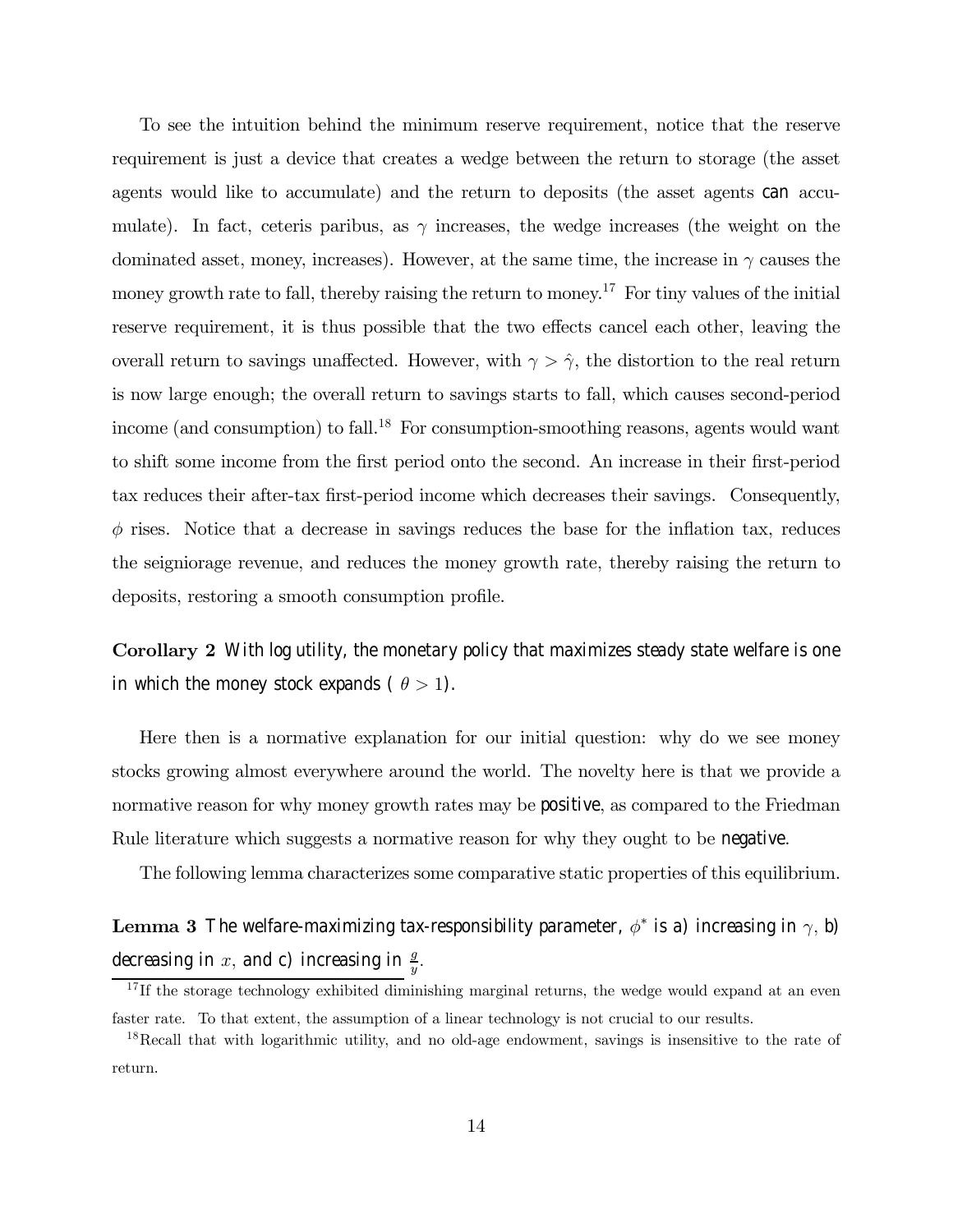With an increase in the return to storage, the wedge unambiguously increases, even though the return to deposits rises too. Second-period income goes up. Agents wish to pass on some of this to the first period. If  $\phi$  is reduced, the reliance on seigniorage would increase. As a consequence, the money growth rate would have to increase, bringing down the return to deposits, and restoring a smooth consumption profile. Note that the size of  $\hat{\gamma}$  also increases. The effect of an increase in the government purchases/GDP ratio can be analyzed in a similar fashion.

#### 4.2 Numerical analysis with log utility

For the computational experiments, let preferences be described by log utility [see (11)] and set the baseline parameters as follows:  $y = 1$ ,  $g = 0.08$ ,  $\gamma = 0.173$ , and  $x = 1.07$ . We let  $\phi$ vary between 0 and 1. Recall that an increase in  $\phi$  lowers the central bank's responsibility, shifting greater burden on to the treasury. For these parameter settings, it is straightforward to compute the gross real return to deposits, and subsequently, the equilibrium level of deposits, the gross real return on fiat money (which is also the inverse of the money growth rate that satisfies the government budget constraint), and the steady-state level of welfare. It turns out that for the baseline parameters, there is a unique valid equilibrium corresponding to the high interest rate equilibrium alluded to in Section 4.1.19

We report on four endogenous variables: welfare, the gross real return to deposits, the quantity of deposits, and the growth rate of money as they relate to the tax-responsibility parameter. Figure 1 depicts these relationships in four separate panels. Panel a (upper left) shows that steady-state welfare reaches a maximum at around  $\phi = 0.29$  indicating that agents in the model economy would prefer that the central bank and the treasury share the revenue raising responsibilities such that only about  $29\%$  of the revenues "should" come from nondistortionary taxes. The remaining panels help to show why this result is obtained.

 $19$ See Appendix A for a complete discussion of the existence and uniqueness of valid steady states using the law of motion for real money balances. There it is shown that the only valid stationary competitive equilibrium is one with a "high" interest rate. The equilibrium with a "low" interest rate is not legitimate as it is associated with negative money growth rates, and hence negative price levels. Quite unsurprisingly, the high-return steady state is not stable (see Sargent, 1987, p. 282).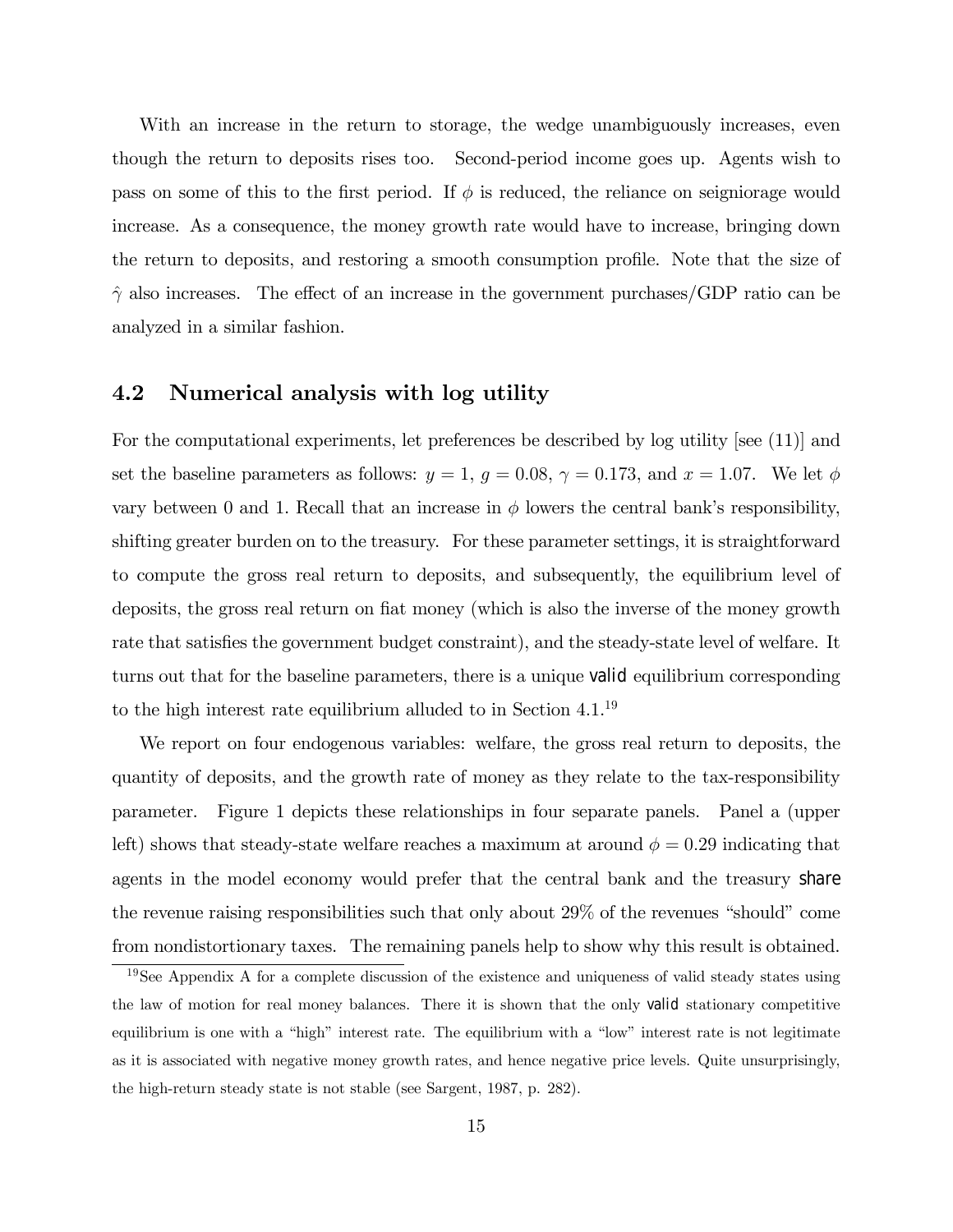Equation (10) indicates that the effect of changes in the tax-responsibility parameter on the gross real return to deposits and the effect on the elasticity of deposits to changes in the gross real return are important factors in determining the direction of change in steady-state welfare. Panel b (upper right) shows that the gross real return to deposits is increasing in the tax-responsibility parameter. In large part, Panel d (lower right) can account for the direction of change in  $r_{\phi}$ . Indeed, the money growth rate that satisfies equation (5) decreases as the tax-responsibility parameter increases. The effect on agent's savings behavior is a bit muddled. On the one hand, an increase in  $\phi$  translates into a higher tax burden on the agent's first period (which serves to reduce savings); on the other hand, the rise in the interest rate makes saving more attractive. As Panel c (lower left) shows, the net effect is that equilibrium savings fall.

Perhaps it is more straightforward to concentrate on consumption. Figure 2 plots the decision rule for  $c_1$  and  $c_2$  for different levels of  $\phi$ . The top panel shows that an increase in the tax-responsibility parameter reduces the agent's first-period consumption. Thus, with respect to first-period consumption, the increase in lump-sum taxes more than offsets the decline in saving. As the bottom panel shows, despite a decline in saving, the increase in the return to deposits is enough to raise second period income, and consumption. In other words, an increased use of the lump-sum tax option increases old-age utility at the expense of young-age utility. Consequently, the overall effect on lifetime welfare is non-monotonic. As Figure 1 (panel a) illustrates, overall lifetime welfare goes up as  $\phi$  rises up to a critical level, but beyond this, welfare will fall. As Figure 2 shows, for high enough values of  $\phi$ , an increase in the tax-responsibility parameter, for instance results in a decline in first-period consumption that is far too severe to be made up by gains in second-period consumption.

This welfare result itself is somewhat counterintuitive. After all, seigniorage is acquired by using the distortionary inflation tax, whereas lump-sum taxes are not distortionary. So why is it that a benevolent government, faced with a option of choosing between a distortionary and a non-distortionary instrument, elects to use some of the latter anyway? Note that there is an explicit link between the tax-responsibility parameter and the money growth rate. Because there is a fixed level of government spending, changes in the usage of lump-sum taxes directly affects the money growth rate that the central bank can set, which indirectly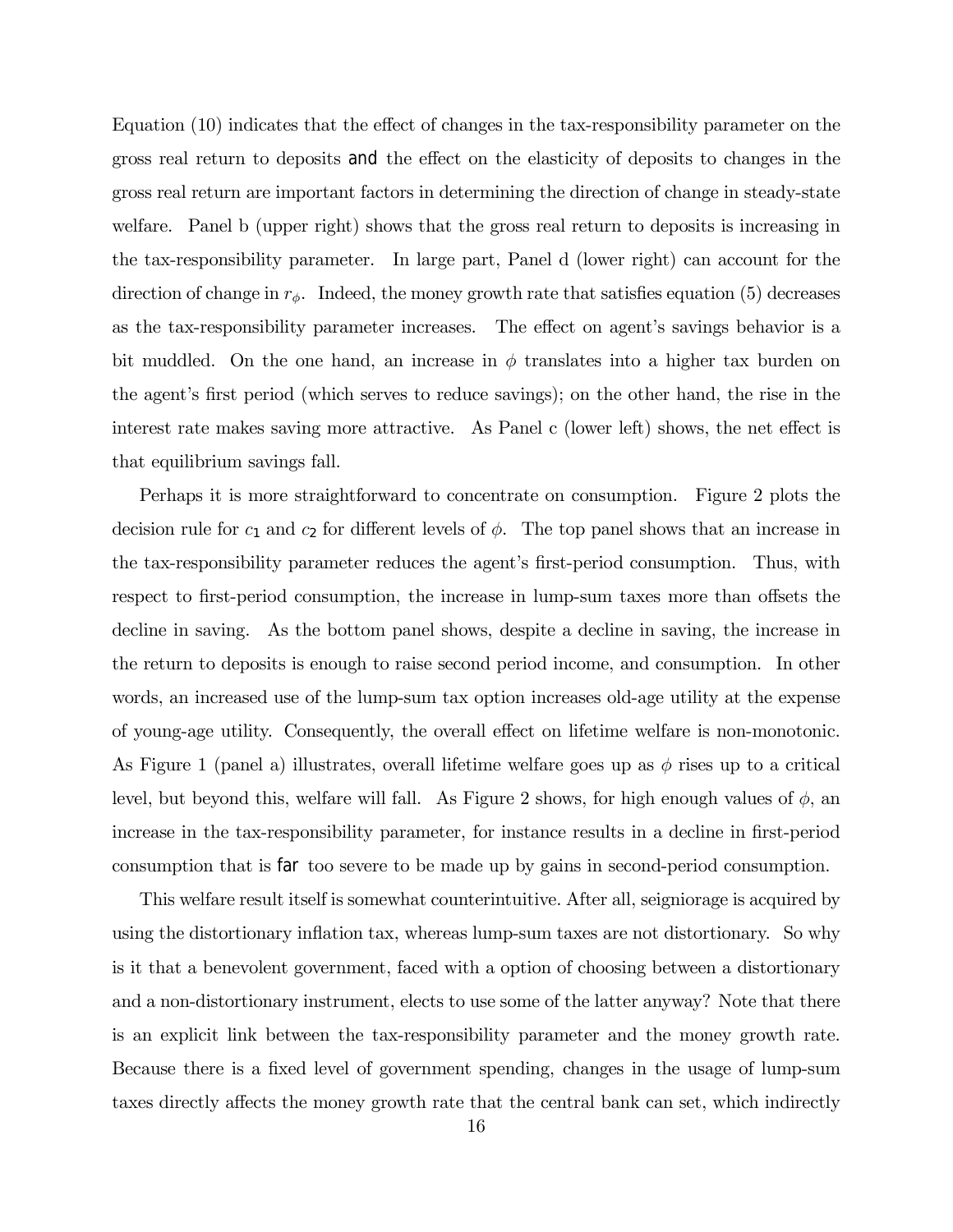changes the relative price of first and second period consumption. Changes in the reliance on seigniorage has similar distorting effects. As such, it becomes conceivable that a benevolent government may choose a combination financing scheme.

#### 4.3 Connection with Pareto efficiency

How does our result match up with those obtained in the optimal inflation tax (i.e., Friedman rule) literature? In other words, is it Pareto efficient to use some seigniorage even when nondistortionary taxes are available? The answer is clearly no.

In this paper, money is dominated in rate of return and is being held solely to satisfy a legal restriction. The loss arises because the legal restriction creates a wedge between the return to storage and the return to saving. Agents would like to get the high return from storage but cannot on their own unless they also hold a return-dominated asset. The efficient allocation of resources from the point of view of the agents thus clearly requires that the returns to storage and money be equalized.<sup>20</sup> This is achieved if  $\theta = \frac{1}{x}$ . But, since  $x > 1$ , this is exactly the Friedman Rule. The upshot is that with  $x > 1$ , the policy that can support the Pareto optimal allocation is one that requires the money supply to contract over time. In our model economy, this would require that  $\phi > 1$ ; that is, the tax responsibility parameter is set greater than unity in order to pay for government spending and to purchase the money supply. The question for us is this: does following the Friedman Rule dictum necessarily maximize stationary utility? Can it be that an efficient equilibrium achieved via contraction of the money supply is less preferred to an inefficient equilibrium achieved via an expansionary money supply?

To answer this question, consider a case (call it Case A) where the government follows the Friedman rule and sets  $\theta = \frac{1}{x}$ . Then, government budget balance requires that lump-sum taxes cover the spending as well as lost seigniorage, or,

$$
\tau = g - m(1 - x).
$$

Note that the reserve requirement does not bind since money is no longer dominated in return. The return to saving is equal to the return to storage regardless of how the bank's

<sup>&</sup>lt;sup>20</sup>See Woodford (1990; appendix A.4) for a nice discussion.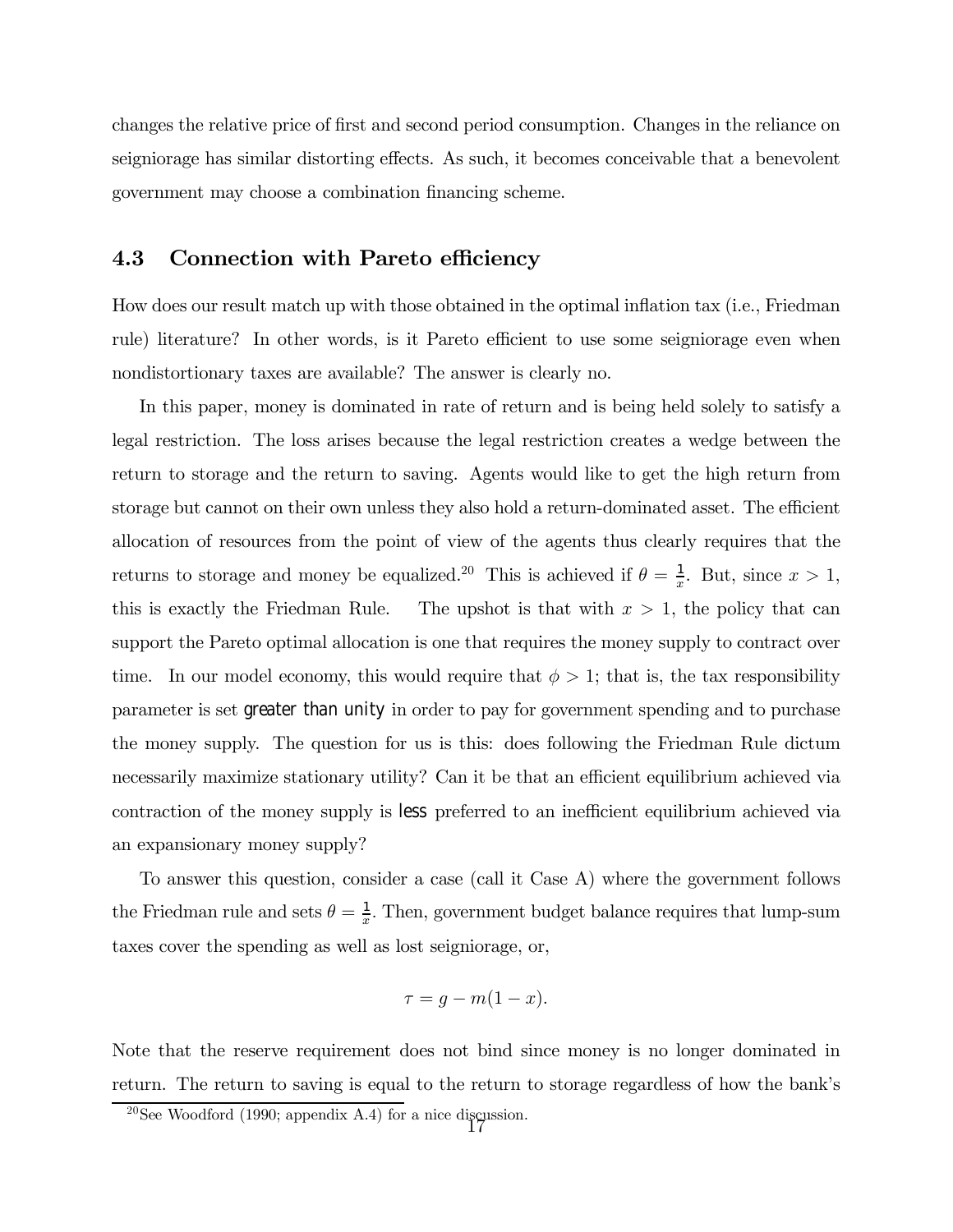portfolio is distributed. In other words, money demand is indeterminate. If money demand is exactly zero, then, the government cannot raise any seigniorage and consequently, only lump-sum taxes can be used to finance the spending. However, if money demand is positive, then, with a contracting money supply, the government loses seigniorage (now, taxes back spending as well as help retire money), implying that  $\phi > 1$  if money demand is positive. Suppose, money demand is given by  $\hat{m} > 0$  and storage demand is denoted by  $\hat{k}$ . Then, it follows from the bank's balance-sheet restriction that  $2^1$ 

$$
\hat{k} = \frac{y - \{g - \hat{m}(1 - x)\}}{2} - \hat{m}.
$$

Hence, (after rearrangement), steady state welfare would be given by

$$
W^{A} = \ln\left(\frac{y - \{g - \hat{m}(1-x)\}}{2}\right) + \ln x \left(\frac{y - \{g - \hat{m}(1-x)\}}{2}\right)
$$

It is clear that  $W^A$  is decreasing in  $\hat{m}$ . Hence, it is always preferable to not hold money, and hence not use any (negative) seigniorage. In short,  $\phi > 1$  can not be a utility-maximizing optimum.

The intuition behind this result is straightforward. In going through the exercise, we are treating the feasible set as being income less the non-distortionary tax payment. Consequently, contracting the money supply requires nondistortionary taxes to exceed the size of government purchases. In effect, the agents are paying twice for the government to contract the money supply: in addition to the value of money balances confiscated, they must also make a larger tax payment. Clearly, it is costly to eliminate the wedge between the return to storage and the return to savings. If we permitted a mechanism to return goods in excess of government purchases back to the agent –that is, a refund equal to  $g (\phi - 1)$  – then steady-state welfare would be higher with  $\phi > 1$  than with any shared responsibility.

Thus, a shared-responsibility policy results in higher levels of stationary welfare than adopting a policy in which the money contracts at the rate equal to the inverse of return to the other storage good.

<sup>&</sup>lt;sup>21</sup>The balance-sheet restriction says that  $d = k + m$ .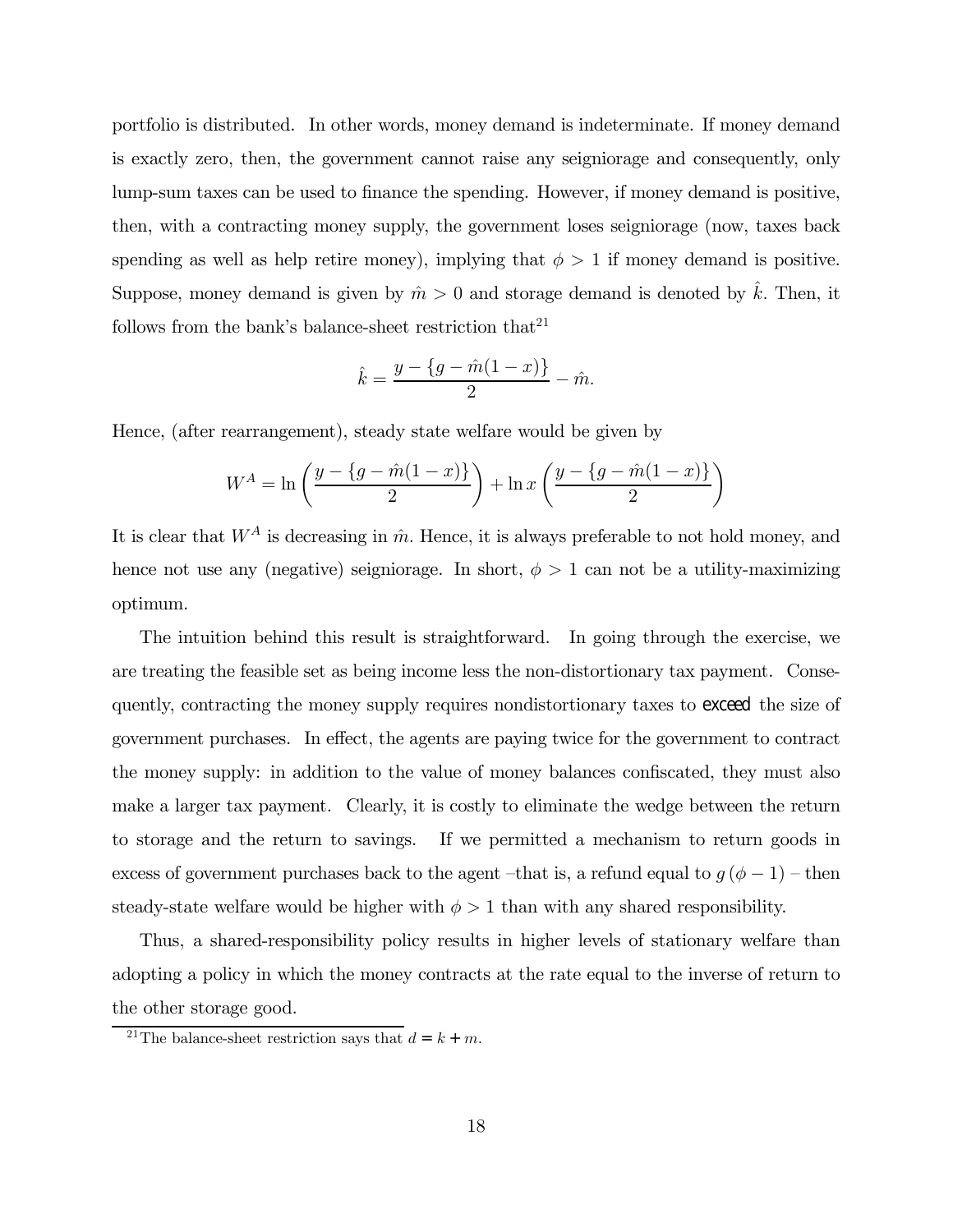## 5 Discussion and concluding remarks

In this paper, we explore the quantitative properties of a simple general equilibrium model with two-period lived agents where a benevolent government makes a decision as to how much of its fixed spending should come from lump-sum taxes on the young agents; the alternative means of finance is seigniorage. At first glance, it might appear that the answer is obvious: the government should raise the revenue from the non-distortionary tax. Somewhat surprisingly, it turns out that for a nontrivial part of the parameter space, agents would prefer that some of the revenue be raised from seigniorage.

In our analysis, a reserve requirement distorts the only means of saving  $-$  deposits held with a financial intermediary. In such an environment, it is possible that the loss in firstperiod disposable income due to the nondistortionary tax outweighs the potential benefit of having the return on deposits relatively unaffected. As such, agents may prefer that the return on savings takes the hit as opposed to their disposable income. This would imply that the government would then choose to raise some of the revenue from money creation. Nondistortionary taxes here are inextricably linked to the distortionary inflation tax in a manner unlike that found in a standard textbook experiment. Consequently, lifetime welfare can be higher with distortionary taxes even though non-distortionary taxes are available.

How robust is our central result to alternative specifications of the model? Elsewhere (Bhattacharya and Haslag, 2000) we have shown that the shared responsibility result is immune to (a) whether the lump-sum tax is imposed on the old or the young,<sup>22</sup> (b) whether the lump-sum tax on the young is used alongside seigniorage to fund a lump-sum transfer to the old or just to finance purposeless government spending, (c) whether a lump-sum tax on the old is used alongside seigniorage to finance a lump-sum transfer to the old, and (d) whether a bequest motive is operative or not.

The bottom line is then the following: if there is a friction (in our case, a reserve requirement) that cannot be undone by monetary policy, then inflation may be part of a utility-maximizing package of taxes that includes non-distortionary taxes. What is crucial

<sup>&</sup>lt;sup>22</sup>Set  $g = 0.12$ ,  $x = 1.07$ ,  $\gamma = 0.173$ , and  $y = 1$ . Then, in the case where lump-sum taxes are imposed on the old, the utility-maximizing optimum is reached when  $\phi = 0.828$ .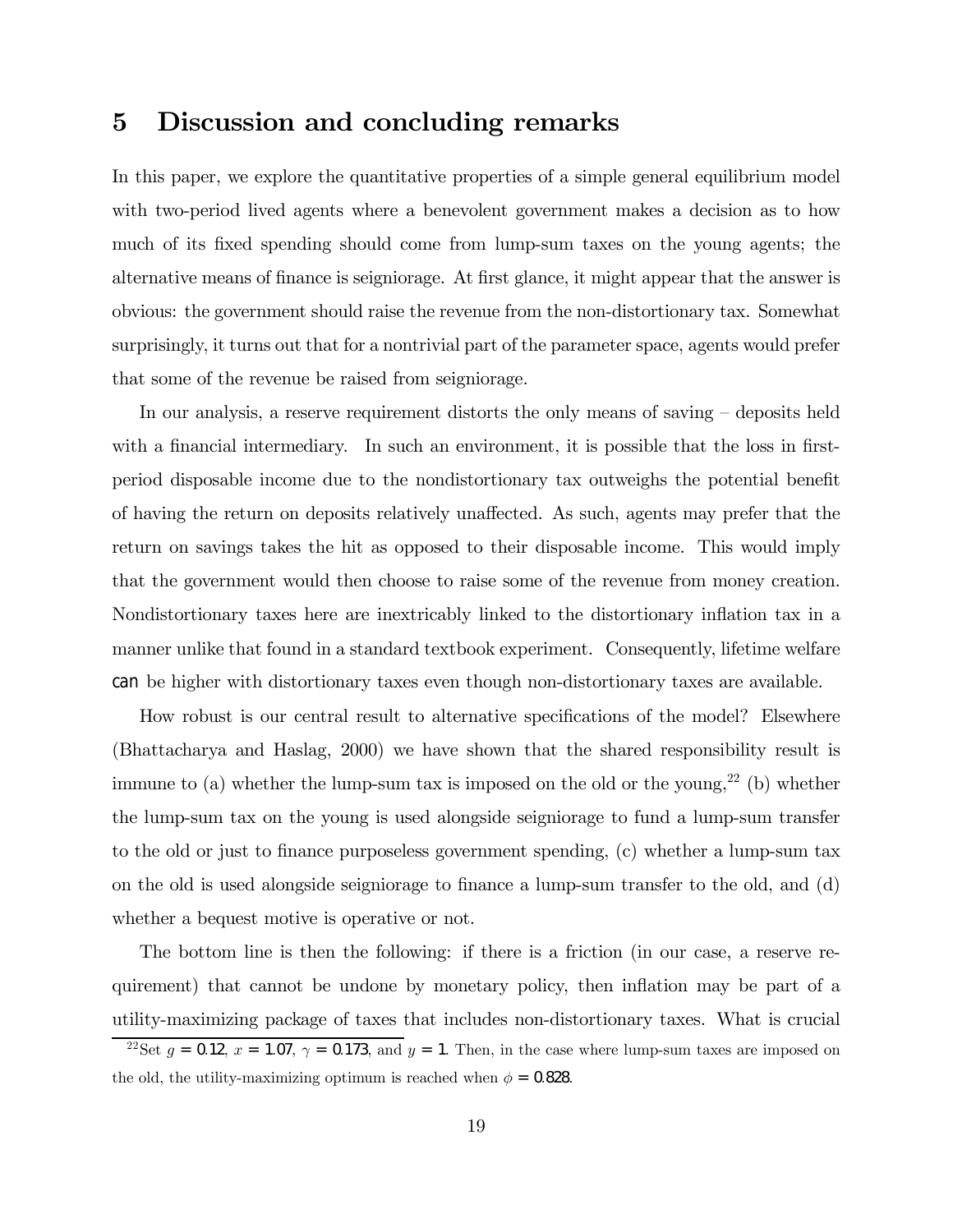here is the unremovable reserve requirement which the government takes as given. If the government were given the option to choose the utility-maximizing reserve requirement in the absence of lump-sum taxes, then Freeman (1987) suggests that the optimal policy would involve setting the lowest possible (feasible) reserve requirement and inflating the money stock at an infinite rate. If the government were instead given the option to choose the utility-maximizing reserve requirement in the presence of lump-sum taxes, then it seems clear that the optimal reserve requirement would be zero; the government would not use the inflation tax at all. If, however, the reserve requirement is to be taken as given, then our results suggest that it is quite likely a good thing to use some seigniorage. At a fundamental level, this raising of seigniorage may be desirable to some extent because it serves to reduce the real transfer of resources over time that is being achieved using an inefficient instrument, namely money.

The above discussion raises a natural question: why would a government take a positive reserve requirement as given?<sup>23</sup> Financial market regulations of this type are often motivated by their usefulness in deficit finance, and by the necessity of monetizing deficits.<sup>24</sup> In our setup, the binding reserve requirement performs a genuine public finance function: it augments the base on which the inflation tax can act. There may, of course, be many other functions of real world reserve requirements. In this context, we leave the reader with an unverified speculation. We believe that our central result would continue to hold in a model with liquidity shocks in the tradition of Diamond and Dybvig (1983) where the reserve requirement is imposed by the government to insulate agents against the possibility of bank runs. More generally, if there is a reason for the government to impose a reserve requirement that is potentially "orthogonal" to the public finance aspect of reserve requirements that we singularly focus on, then our results would likely survive. Doubtless, this would be an interesting extension for future work.

 $^{23}$ We thank an anonymous referee for bringing this to our attention.

<sup>&</sup>lt;sup>24</sup>For a theoretical treatment of this issue, see Bryant and Wallace (1984), and Cooley and Smith (1993).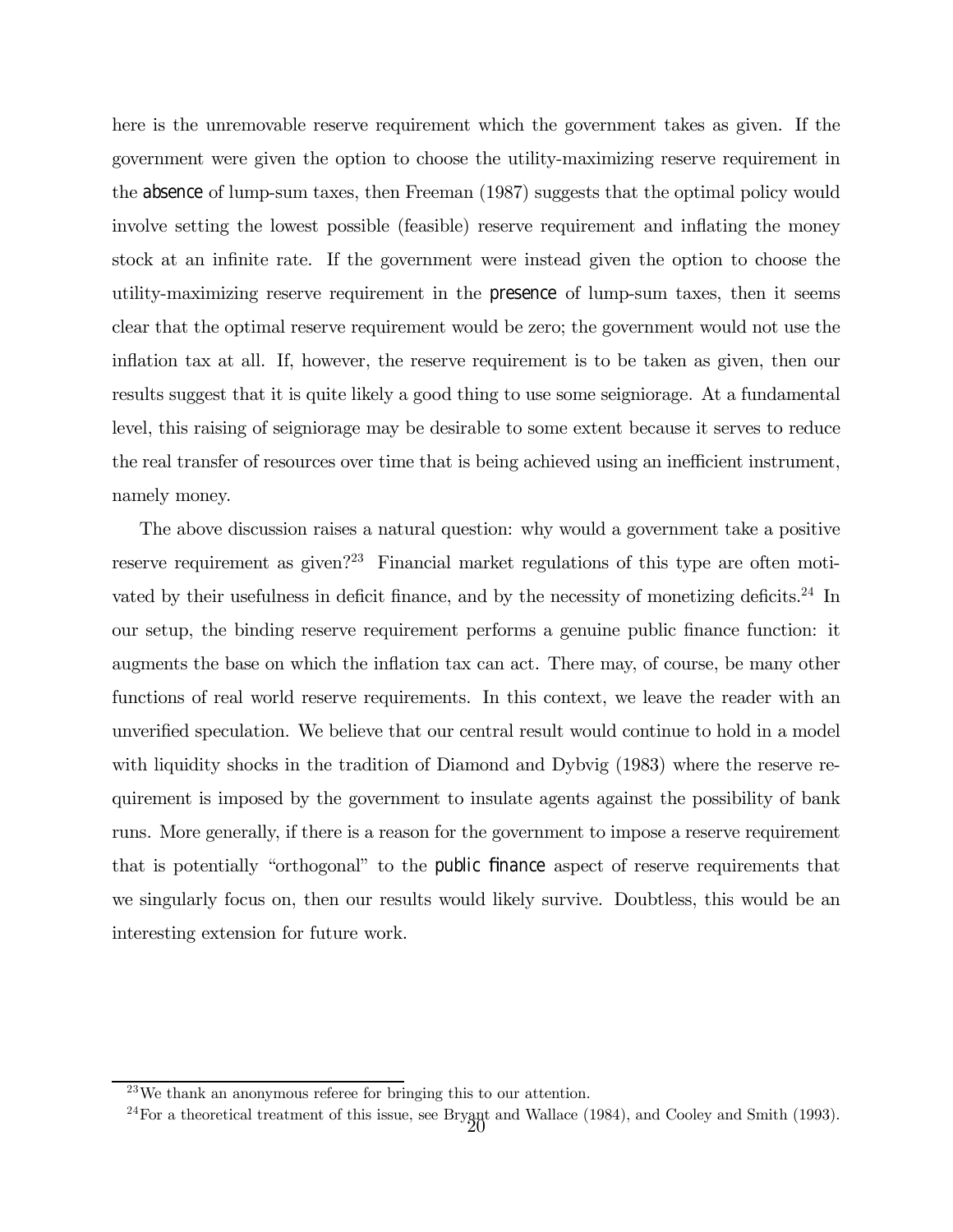# A Appendix A

In this appendix, we explore certain properties of the law of motion for real balances with a view to proving the existence of a unique valid steady state equilibrium in the model economy. We begin by writing down the law of motion for real money balances. Let z denote the demand for real money balances or  $z = m/p$ . Then,

$$
z_t = \gamma d_t \tag{A.1}
$$

Substitute for deposits, using the equilibrium decision rule:

$$
d_t = \frac{y - \phi g}{2} - \frac{g}{2r_t} \tag{A.2}
$$

where

$$
r_t = (1 - \gamma)x + \gamma \left(\frac{p_t}{p_{t+1}}\right). \tag{A.3}
$$

To derive the equilibrium expression for  $\left(\frac{p_t}{p_{t+1}}\right)$ , note that seigniorage equals  $(1 - \phi)g$ , i.e.,

$$
\frac{m_{t+1} - m_t}{p_{t+1}} = (1 - \phi)g
$$

Using (A.1) in the above expression, we get

$$
\left(\frac{p_t}{p_{t+1}}\right) = \frac{z_{t+1} - (1 - \phi)g}{z_t}.
$$
\n(A.4)

Combining  $(A.1)-(A.4)$ , we get the law of motion for equilibrium real balances in this model economy. More specifically,

$$
z_t = \gamma d_t = \gamma \left[ \frac{y - \phi g}{2} - \frac{g}{2r_t} \right] = \gamma \left[ \frac{y - \phi g}{2} - \frac{g}{2 \left\{ (1 - \gamma) x + \gamma \left( \frac{p_t}{p_{t+1}} \right) \right\}} \right]
$$

$$
= \gamma \left[ \frac{y - \phi g}{2} - \frac{g}{2 \left\{ (1 - \gamma) x + \gamma \left[ \frac{z_{t+1} - (1 - \phi) g}{z_t} \right] \right\}} \right]
$$

Then,

$$
2z_t = \gamma \left[ (y - \phi g) - \frac{g}{\left\{ (1 - \gamma)x + \gamma \left[ \frac{z_{t+1} - (1 - \phi)g}{z_t} \right] \right\}} \right]
$$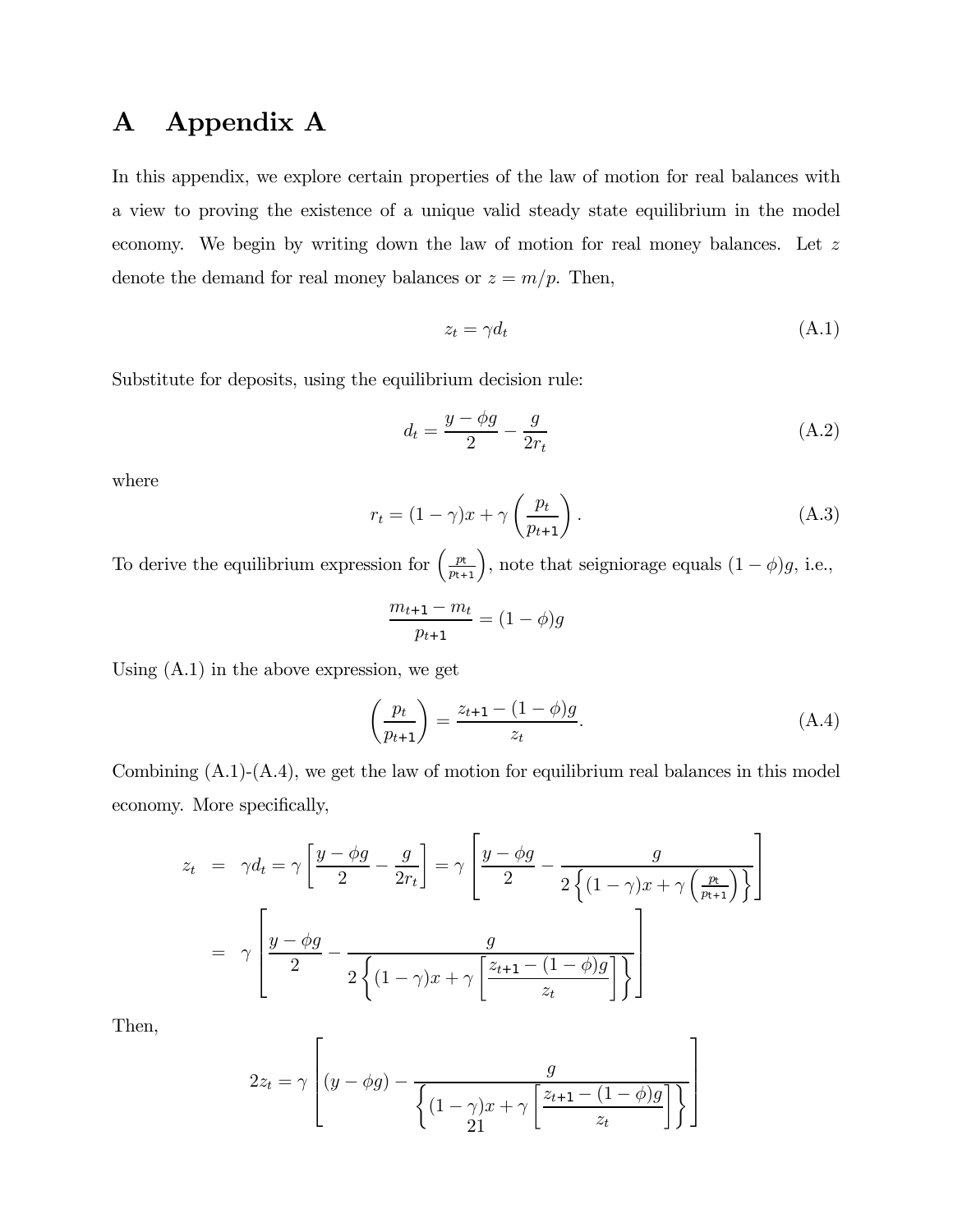which is a first-order difference equation in z. Simplifying, we get

$$
\gamma(y - \phi g) - 2z_t = \frac{g\gamma}{\left\{ (1 - \gamma)x + \gamma \left[ \frac{z_{t+1} - (1 - \phi)g}{z_t} \right] \right\}} > 0
$$
\n(A.4')

where the inequality follows from  $(A.4)$ . Some more routine algebra yields

$$
z_{t+1} = \Phi(z_t) \equiv \frac{g}{\frac{\gamma (y - \phi g)}{z_t} - 2} - \frac{(1 - \gamma)}{\gamma} x z_t + (1 - \phi) g.
$$
 (A.5)

All legitimate equilibria  $z_t$  must also satisfy the following restrictions:<sup>25</sup>

$$
z_{t} > 0
$$
\n
$$
x > \left(\frac{p_{t}}{p_{t+1}}\right) = \frac{z_{t+1} - (1 - \phi)g}{z_{t}}
$$
\n
$$
\left(\frac{p_{t}}{p_{t+1}}\right) = \frac{z_{t+1} - (1 - \phi)g}{z_{t}} > 0
$$
\n
$$
(**)
$$

Straightforward differentiation of (A.5) yields

$$
\frac{dz_{t+1}}{dz_t} = \frac{g\gamma\left(y - \phi g\right)}{\left[\gamma\left(y - \phi g\right) - 2z_t\right]^2} - \frac{(1 - \gamma)}{\gamma}x.
$$
\n(A.6)

It is also easy to verify that

$$
\frac{d^2 z_{t+1}}{dz_t^2} = \frac{4g\gamma (y - \phi g)}{\left[\gamma (y - \phi g) - 2z\right]^3} > 0
$$

where the inequality follows from  $(A.4)'$ . Thus  $\Phi(z_t)$  is strictly concave in  $z_t$ . In other words, the  $z_{t+1} = \Phi(z_t)$  locus cannot be ∩ shaped.

As is clear from (A.6),  $\frac{dz_{t+1}}{dz_t}$  is of ambiguous sign. In particular, the possibility arises that  $\frac{dz_{t+1}}{dz_t}$  might be negative for some range of z and positive for some other range; in which case,  $z_{t+1} = \Phi(z_t)$  would be non-monotonic.

Claim 4 Define

$$
g_0 = \gamma (y - \phi g)
$$

$$
g_1 = \frac{(1 - \gamma)}{\gamma} x
$$

 $25$ That is, currency must be valued, storage must dominate currency in rate of return, and price levels must be positive.<br>
22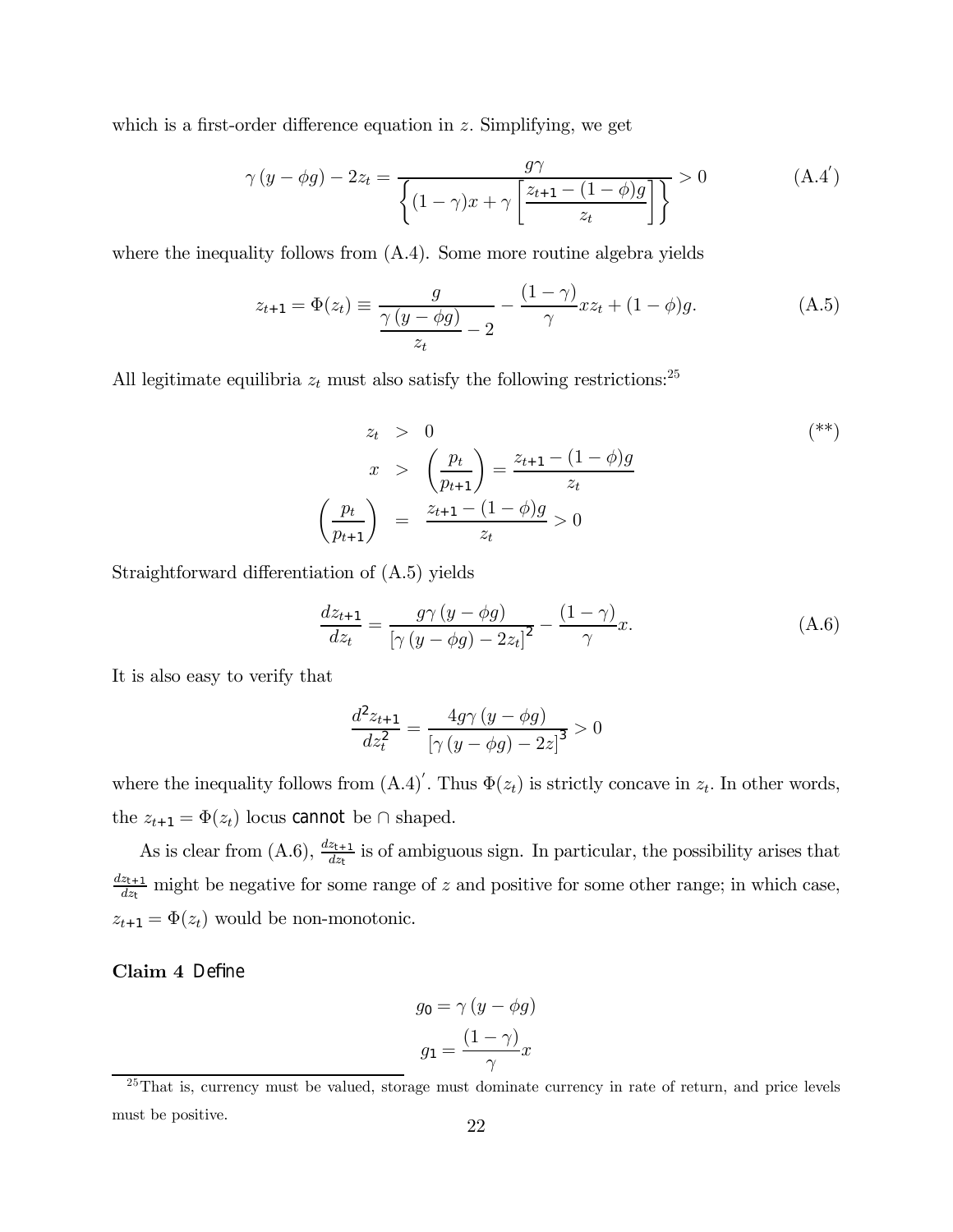$$
\hat{z}_1 = \frac{g_0 + \sqrt{\frac{g_0(g - g_1)}{g_1} + (g_0)^2}}{2}
$$

and

$$
\hat{z}_2 = \frac{g_0 - \sqrt{\frac{g_0(g - g_1)}{g_1} + (g_0)^2}}{2}.
$$

Then,  $\frac{dz_{t+1}}{dz_t} = 0$  if  $z = \hat{z}_1$  or  $z = \hat{z}_2$ .

**Proof.** Use  $(A.6)$  to set

$$
\frac{dz_{t+1}}{dz_t} = \frac{g\gamma (y - \phi g)}{\left[\frac{\gamma (y - \phi g)}{z_t} - 2\right]^2} \frac{1}{z_t^2} - \frac{(1 - \gamma)}{\gamma} x = 0,
$$

and rewrite it as

$$
\frac{g_0}{\left[\frac{g_0}{z} - 2\right]^2} \frac{1}{z^2} = g_1.
$$

Straightforward rearrangement yields

$$
z^2 - g_0 z - \frac{g_0(g - g_1)}{4g_1} = 0.
$$

It is easy to check that the solutions to this quadratic are  $z = \hat{z}_1$  or  $z = \hat{z}_2$ .

An immediate implication of Claim 4 is that it is impossible for  $\frac{dz_{t+1}}{dz_t} > 0$  for all z. In other words,  $z_{t+1} = \Phi(z_t)$  cannot be a monotonically increasing sequence.

In steady state,  $z_{t+1} = z_t = z$ . Substituting z into equation (A.5) yields,

$$
z = \frac{g}{\frac{\gamma(y - \phi g)}{z} - 2} - \frac{(1 - \gamma)}{\gamma} xz + (1 - \phi)g
$$
 (A.7)

Note all valid steady state equilibria must satisfy the following conditions (analogous to (\*\*)):

$$
z > 0
$$
  
\n
$$
x > \left(\frac{p_t}{p_{t+1}}\right) = 1 - \frac{(1-\phi)g}{z}
$$
  
\n
$$
\left(\frac{p_t}{p_{t+1}}\right) = 1 - \frac{(1-\phi)g}{z} > 0
$$
  
\n
$$
(*)
$$

**Claim 5** At any valid steady state  $z$ ,  $\frac{dz_{t+1}}{dz_t}|_z$  cannot be negative.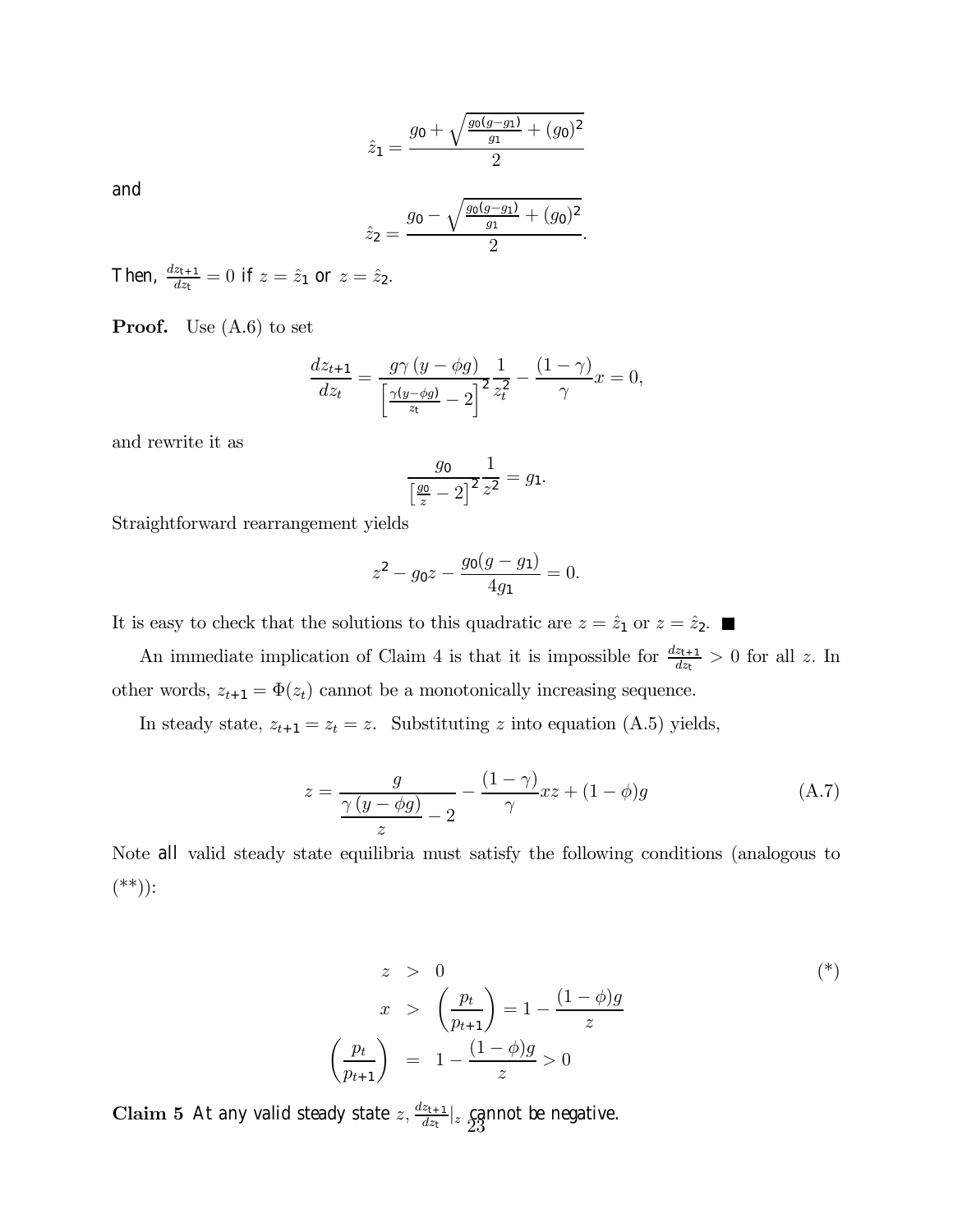**Proof.** It is possible to rewrite  $(A.7)$  as

$$
\frac{(1-\gamma)}{\gamma}x = \frac{g}{\gamma(y-\phi g) - 2z} + \frac{(1-\phi)g}{z} - 1\tag{A.9}
$$

That is, any candidate steady state must satisfy (A.9). Now, substitute for  $\frac{(1-\gamma)}{\gamma}x$  from (A.9) into (A.6) yielding:

$$
\frac{dz_{t+1}}{dz_t} = \frac{g\gamma (y - \phi g)}{\left[\gamma (y - \phi g) - 2z\right]^2} - \frac{g}{\gamma (y - \phi g) - 2z} - \frac{(1 - \phi)g}{z} + 1
$$

Next, multiply the second term on the r.h.s by  $\frac{\gamma(y-\phi g)-2z}{\gamma(y-\phi g)-2z}$ , and rearrange to get

$$
\frac{dz_{t+1}}{dz_t} = \frac{2gz}{\left[\gamma\left(y - \phi g\right) - 2z\right]^2} \underbrace{-\frac{(1 - \phi)g}{z} + 1}_{\infty}
$$

>From (\*), it follows that at any valid steady state,  $\left(\frac{p_t}{p_{t+1}}\right) = 1 - \frac{(1-\phi)g}{z} > 0$  implying that the sum of the second and third terms is positive. The claim is verified.  $\blacksquare$ 

Alternatively, there does not exist any valid steady states on the downward sloping part of the  $z_{t+1} = \Phi(z_t)$  locus. By implication, valid steady states (if any) are to be found on the upward sloping portion of the locus.

The possibility remains that there are multiple steady states on the upward sloping part of the  $z_{t+1} = \Phi(z_t)$  locus. To rule this out, it is sufficient to prove that at the minimum point of the  $z_{t+1} = \Phi(z_t)$  locus,  $z_t > z_{t+1}$ . To see this, recall that the minimum point on the  $z_{t+1} = \Phi(z_t)$  locus may be computed from

$$
\frac{dz_{t+1}}{dz_t} = \frac{g\gamma (y - \phi g)}{\left[\gamma (y - \phi g) - 2z_t\right]^2} - \frac{(1 - \gamma)}{\gamma}x = 0
$$

or, that the minimum point on the  $z_{t+1} = \Phi(z_t)$  locus satisfies

$$
\frac{g\gamma (y - \phi g) z}{\left[\gamma (y - \phi g) - 2z\right]^2} = \frac{(1 - \gamma)}{\gamma} xz
$$

Use this in  $(A.5)$  to get

$$
z_{t+1} = \Phi(z_t) \equiv \frac{gz_t}{\gamma (y - \phi g) - 2z_t} - \frac{(1 - \gamma)}{\gamma} x z_t + (1 - \phi)g
$$

$$
= \frac{gz_t}{\gamma (y - \phi g) - 2z_t} - \frac{g\gamma (y - \phi g) z_t}{[\gamma (y - \phi g) - 2z_t]^2} + (1 - \phi)g
$$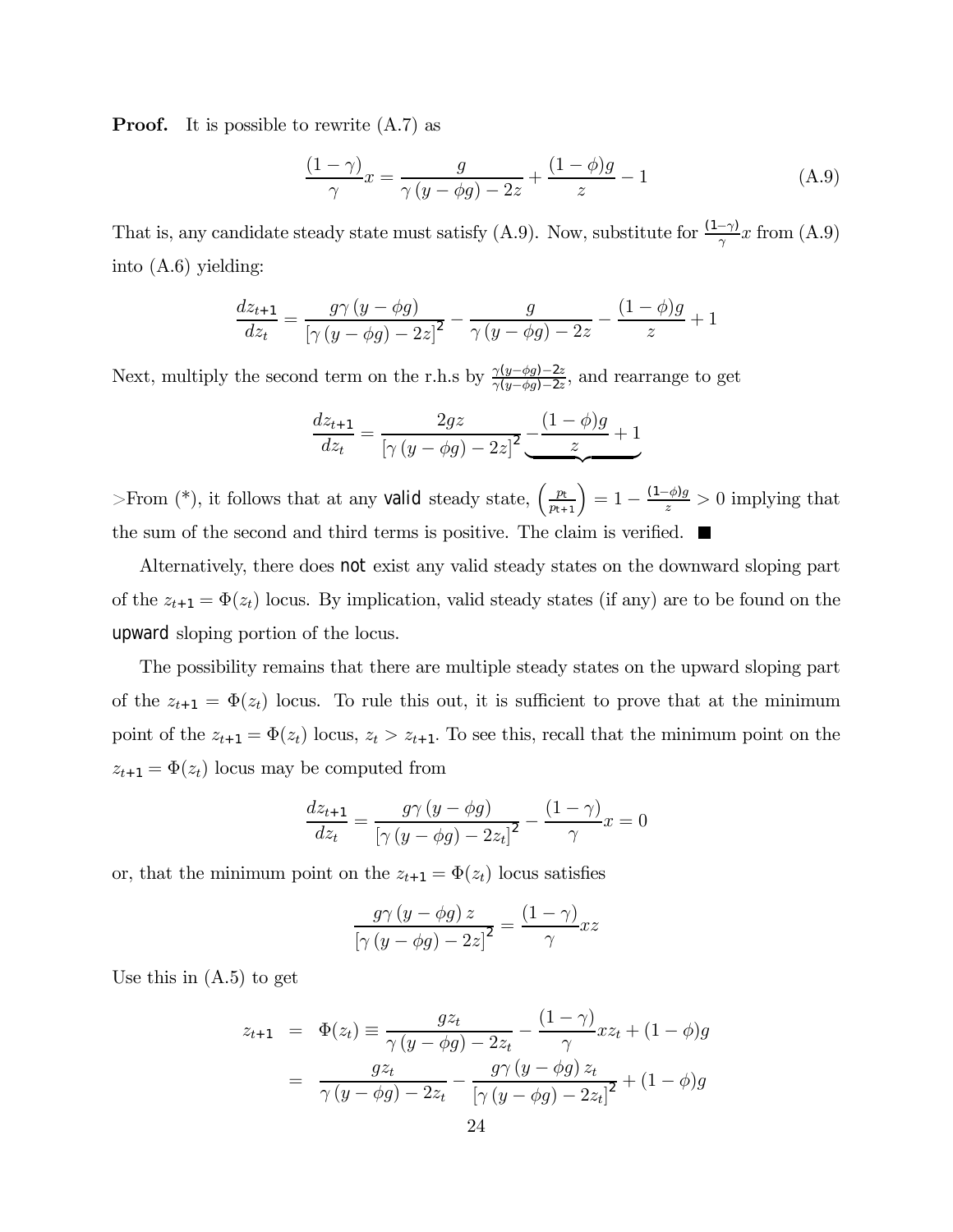which upon rearrangement yields

$$
\frac{z_{t+1}}{z_t} = \frac{g}{\gamma (y - \phi g) - 2z_t} [1 - \frac{g \gamma (y - \phi g)}{\gamma (y - \phi g) - 2z_t}] + \frac{(1 - \phi)g}{z_t}.
$$
(A.10)

Recall (from  $(**)$ ) that  $\left(\frac{p_{t-1}}{p_t}\right)$  $=\frac{z_t-(1-\phi)g}{z_{t-1}}>0$  or that

$$
z_t > (1 - \phi)g \tag{A.11}
$$

must obtain. From (A.10), it follows that

$$
\frac{z_{t+1}}{z_t} - \frac{(1-\phi)g}{z_t} = \frac{g}{\gamma(y - \phi g) - 2z_t} [1 - \frac{g\gamma(y - \phi g)}{\gamma(y - \phi g) - 2z_t}] < 0
$$

or that,

$$
\frac{z_{t+1}}{z_t} < \frac{(1-\phi)g}{z_t} < 1
$$

where the last inequality follows from  $(A.11)$ .

To summarize, the only possible configuration for the  $z_{t+1} = \Phi(z_t)$  locus is the one illustrated in Figure 8. The low z steady state is invalid by Claim 5. So the unique valid steady state is the high- z steady state. Also note that by implication, all non-stationary equilibria that start to the left of the high- z steady state become invalidated after the passage of sufficient time (since they end up corresponding to equilibria on the downward sloping part of the  $z_{t+1} = \Phi(z_t)$  locus).

# B Proof of Proposition 1

Recall from (13) that

$$
W(\phi) = \ln\left[\frac{y - \phi g}{2}\right] + \ln\left\{(1 - \gamma)x\left(\frac{y - \phi g}{2}\right) + \gamma\left(\frac{y - \phi g}{2}\right) - (1 - \phi)g\right\}.
$$

We differentiate with respect to  $\phi$ , set the resulting expression to zero and obtain,

$$
\frac{c_2}{c_1} = 2 - \gamma - (1 - \gamma)x
$$

From (6), we also know that  $c_2 = rc_1$ . Thus,

$$
r = (1 - \gamma)x + \gamma \left[ 1 - \frac{(1 - \phi)g}{\gamma \left( \frac{y - \phi g}{25^2} \right)} \right] = 2 - \gamma - (1 - \gamma)x
$$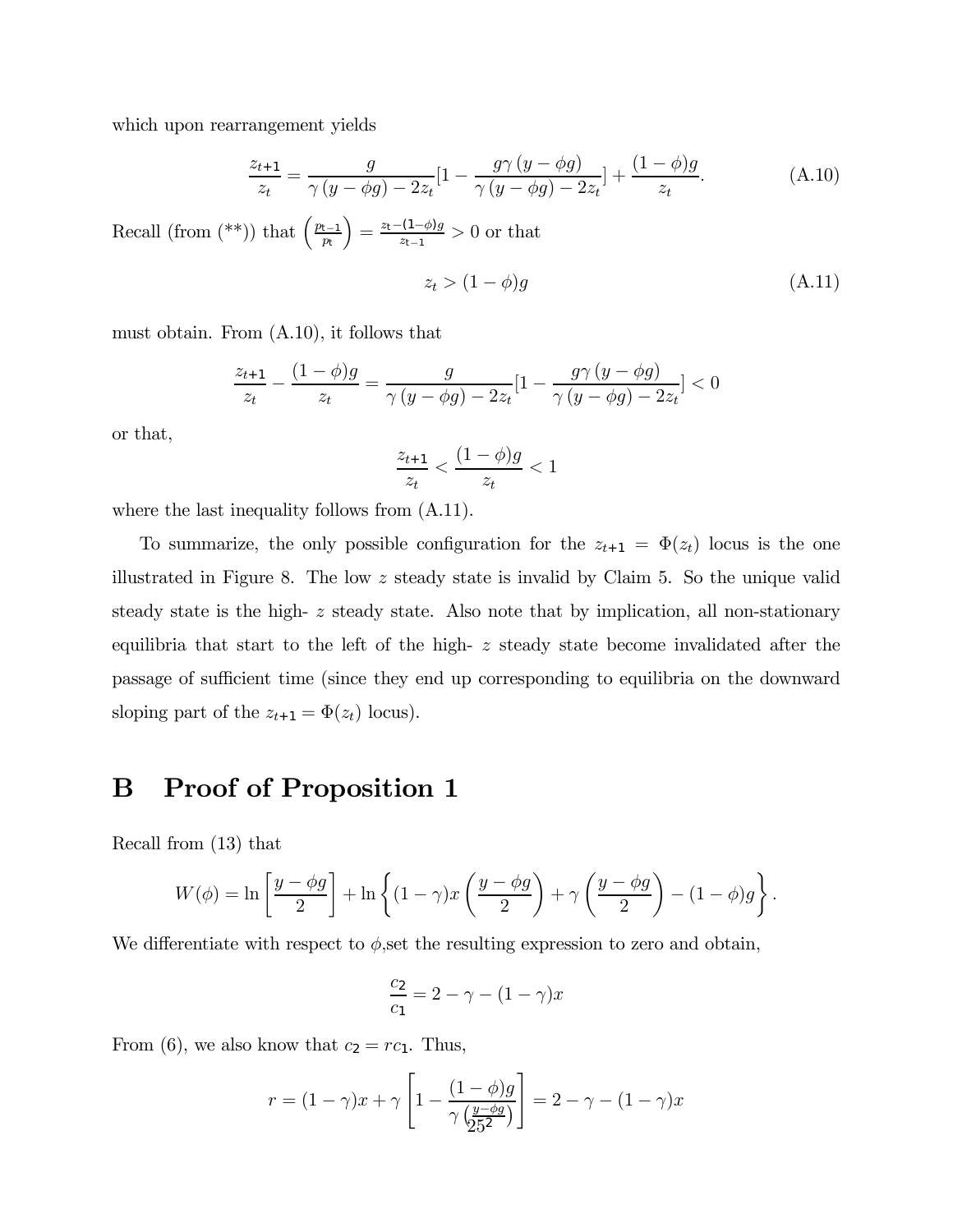which after simplification yields

$$
2 - \gamma - (1 - \gamma)x = (1 - \gamma)x + \gamma - \frac{2(1 - \phi)g}{y - \phi g}.
$$

From here, one can solve for the optimal value,  $\phi^*$  :

$$
\phi^* = \frac{g - y[x + \gamma(1 - x) - 1]}{g[2 - x + \gamma(x - 1)]}
$$
(B.1)

For a strictly interior solution, we need that

$$
g > y[x + \gamma(1 - x) - 1]
$$

which upon simplification implies that  $\gamma > \hat{\gamma}$  must hold for  $\phi^* > 0$ . To see if  $\phi^* < 1$ , suppose instead that  $\phi^* \geq 1.$  Then, (B.1) implies that

$$
g - y[x + \gamma(1 - x) - 1] \ge g[2 - x + \gamma(x - 1)]
$$

which upon simplification implies  $x \leq 1$  which is a contradiction. ¥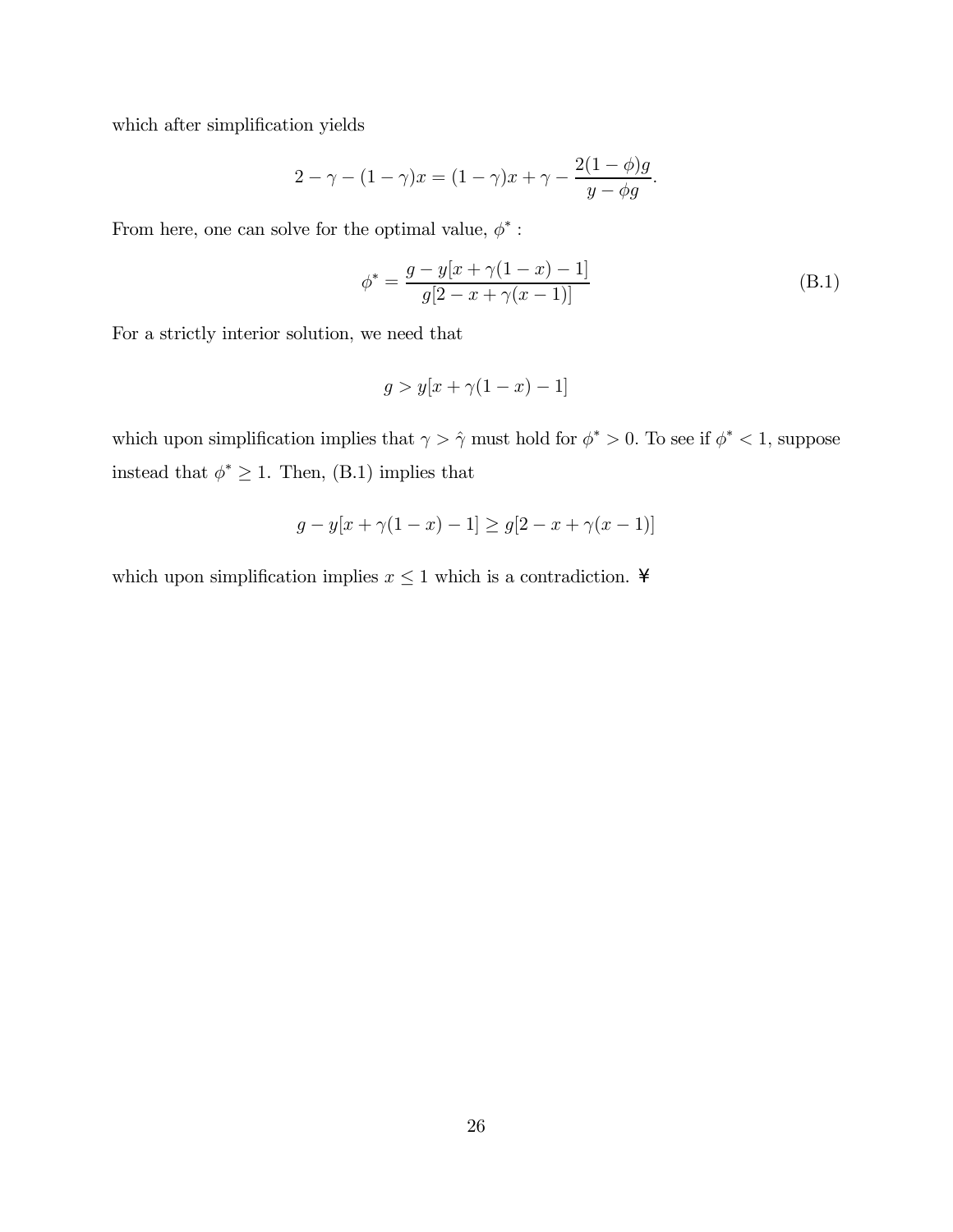# References

- [1] Aiyagari, Rao and Mark Gertler, 1985, "The Backing of Government Bonds and Monetarism", Journal of Monetary Economics, 16, 19-44.
- [2] Bencivenga, Valerie R. and Bruce D. Smith, 1991, "Financial Intermediation and Endogenous Growth," Review of Economic Studies, 58, 195-209.
- [3] Bhattacharya, Joydeep and Joseph. H. Haslag, 2000 "Central Bank Responsibility, Seigniorage, and Welfare" mimeo. Iowa State University
- [4] Bryant, John and Neil Wallace, 1984, "A Price Discrimination Analysis of Monetary Policy", Review of Economic Studies 51, 279-88.
- [5] Cass, David and Menahem Yaari, 1967, "A Re-Examination of the Pure Consumption Loans Model", Journal of Political Economy, 74, 353-367
- [6] Click, Reid W, 1998, "Seigniorage in a Cross-Section of Countries", Journal of Money, Credit, and Banking, 30 (2), 154-170
- [7] Cooley Thomas F. and Bruce D. Smith, 1993, "A Theory of Optimal Denominations for Government Liabilities", Economic Theory 3, 597-623.
- [8] Correia, Isabel and Pedro Teles, 1999, "The Optimal Inflation Tax", Review of Economic Dynamics, 2, 325-346.
- [9] Diamond, Douglas and Philip Dybvig, 1983, "Bank Runs, Deposit Insurance and Liquidity", Journal of Political Economy 85, 191-206.
- [10] Freeman, Scott, 1987, "Reserve Requirements and Optimal Seigniorage", Journal of Monetary Economics, 19 (2), 307-14.
- [11] Friedman, Milton, 1959, A Program For Monetary Stability, New York: Fordham University Press
- [12] Helpman, Elhanan and Efraim Sadka, 1979, "Optimal Financing of the Government's Budget: Taxes, Bonds, or Money?", American Economic Review, 69(March), 152-60.